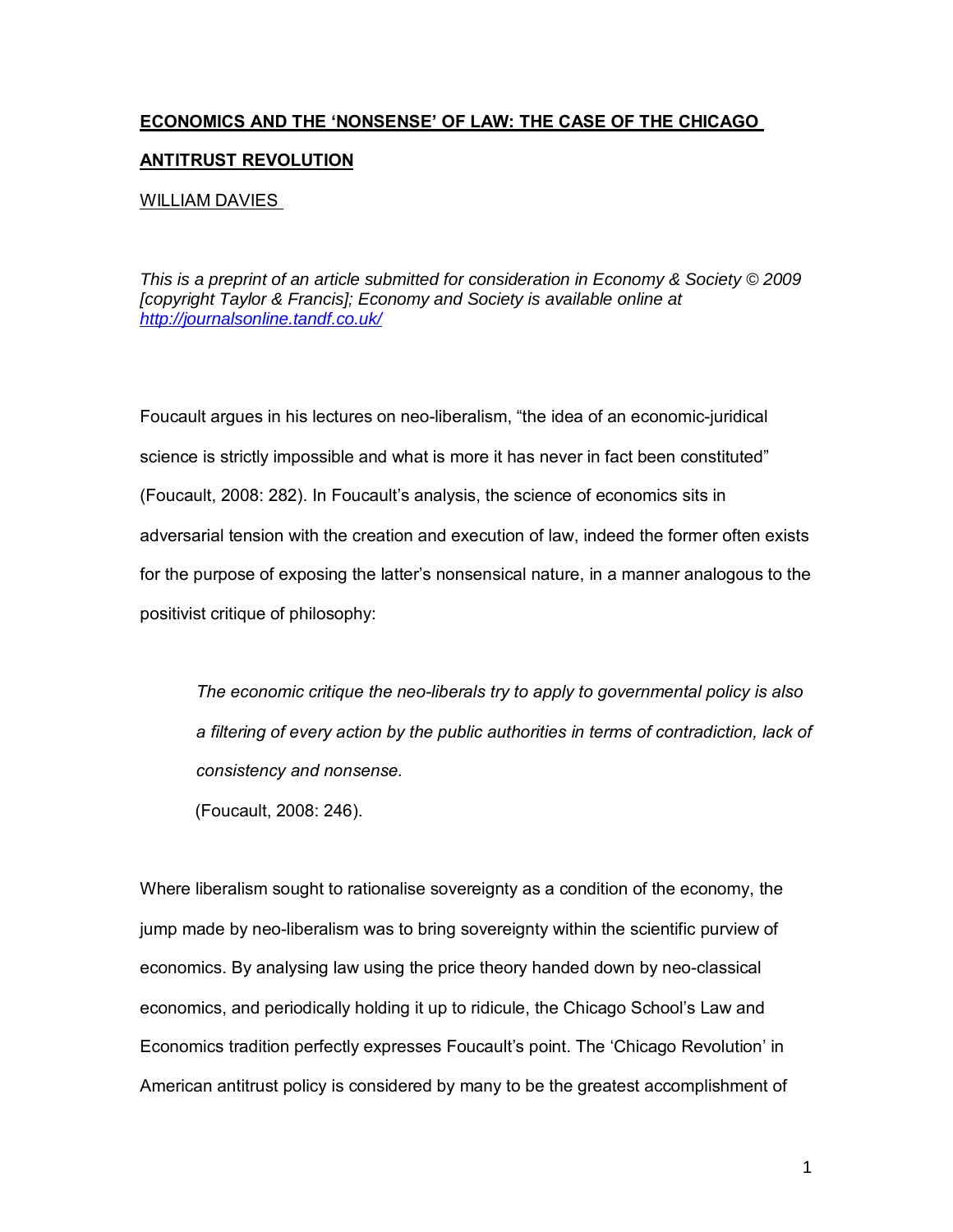Chicago Law and Economics, achieved to a large extent through a usurping of legal by economic epistemology. In this article, I intend to trace the pre-history and history of this frevolution', highlighting the points at which the charge of 'nonsense' is levelled at legal discourse by Chicago economists. To do this, I draw on a combination of Law and Economics texts, documents produced by US antitrust agencies and scholars, and transcripts of roundtable discussions with prominent actors in this history.

Antitrust policy necessarily sits at the interface of legal and economic expertise. In using law to stipulate and delimit the freedoms of market actors, it automatically invites the question of whether it is motivated by the legal-normative imperative of justice or the economic-utilitarian imperative of efficiency. The achievement of the Law and Economics school was to convince judges and lawyers, not to mention other economists, that competition policy should be exclusively concerned with the goal of maximising efficiency. This exclusive emphasis on efficiency is now known in the US as the 'rule of reason' approach or latterly in the European Commission as the 'effectsbased' approach (Carlton & Salinger, 2007). A wide variety of normative-legal considerations were eliminated in the process, some of which were entangled with formal economic theories regarding what constitutes competition. Until the mid-1970s, American antitrust policy had been used to pursue various political and moral goals, from defence of small businesses, to ensuring public accountability of cartels and monopolies, to redistributing wealth, to attacking organised crime. These were all abandoned in less than a decade, as the Chicago definition of efficiency was recognised as the only coherent objective.

The outcome of this transformation is a virtually unchallenged authority for neo-classical economic logic in the decision-making procedures of US antitrust authorities and the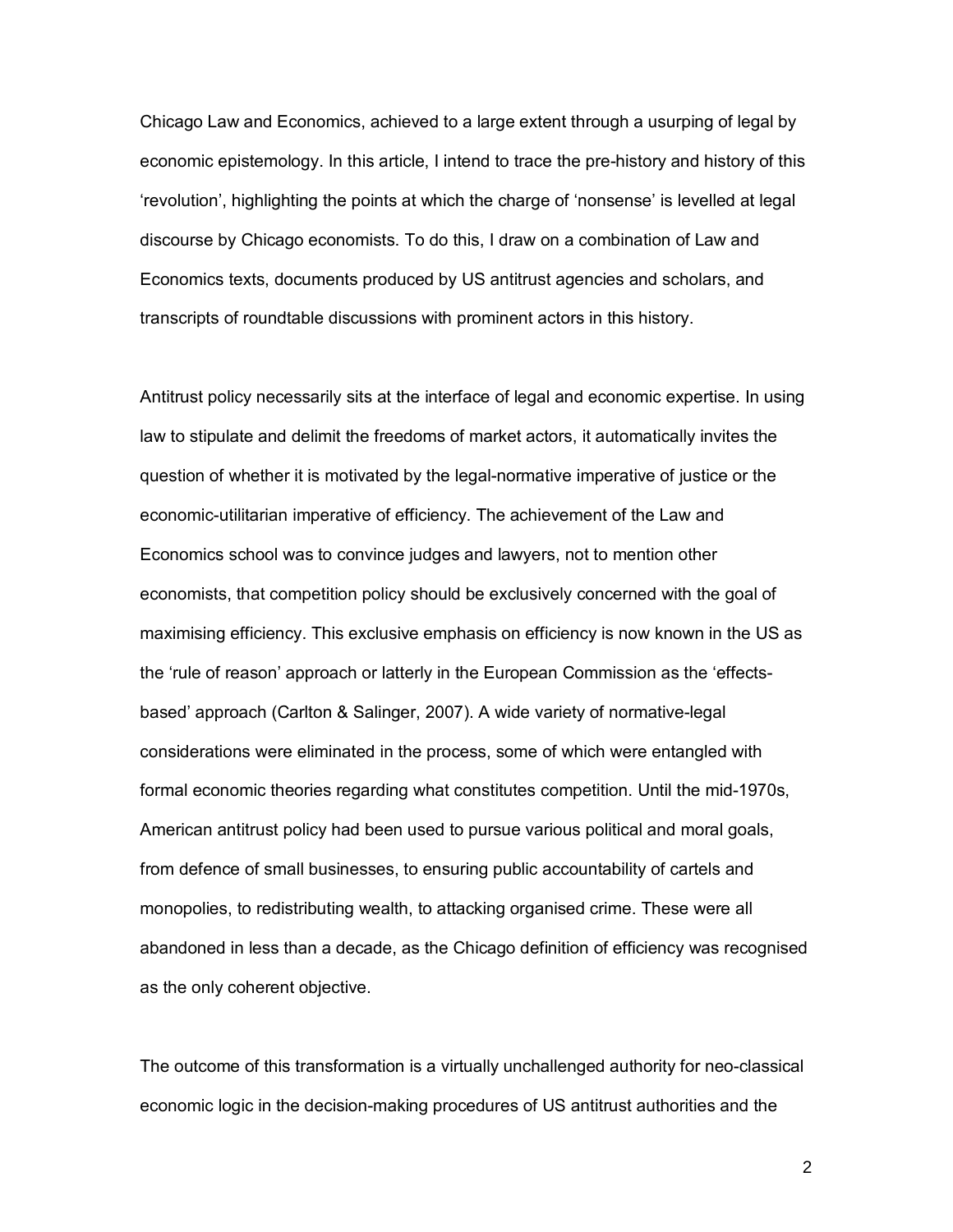courts. To explore how this came about, this article focuses on three areas of transformation in which the overall neo-classical enterprise was ascendant. Firstly, there was the emergence of the Law and Economics movement in the University of Chicago in the 1930s, which gathered pace during the 1950s and 60s. Secondly, there was a change in the understanding of economic competition amongst University of Chicago economists from the 1940s onwards, due largely to the impact of Law and Economics ideas, Ronald Coase's in particular. And finally, there was the adoption of this Chicago paradigm by the US antitrust authorities, beginning in the Supreme Court in the mid-1970s, and entering the Federal Trade Commission (FTC) and Department of Justice (DOJ) antitrust division in the early 1980s.

#### *The emergence of Law and Economics*

From its emergence in the 1860s and 70s, neo-classical economics always had the potential to explore areas of human behaviour beyond the limits of the market (Caporaso & Levine, 1992; Hausman, 1992). Neo-classical economics, often referred to by Chicago economists as 'price theory', is founded on a core assumption that, faced with a range of comparable options, individuals will rationally select the one that pays them the greatest utility, over and above its cost. The virtue of the market price mechanism is that it makes explicit and socialises this calculative psychology, but economists are free to apply price theory where they choose, regardless of whether market prices are actually at work. As Ronald Coase, viewed as the founding father of the Law and Economics movement, put it, "economists have no subject matter" (Coase, 1988: 3). Richard Posner, the leading contemporary figure in Chicago Law and Economics, offers a more pragmatist spin on the definition of economics: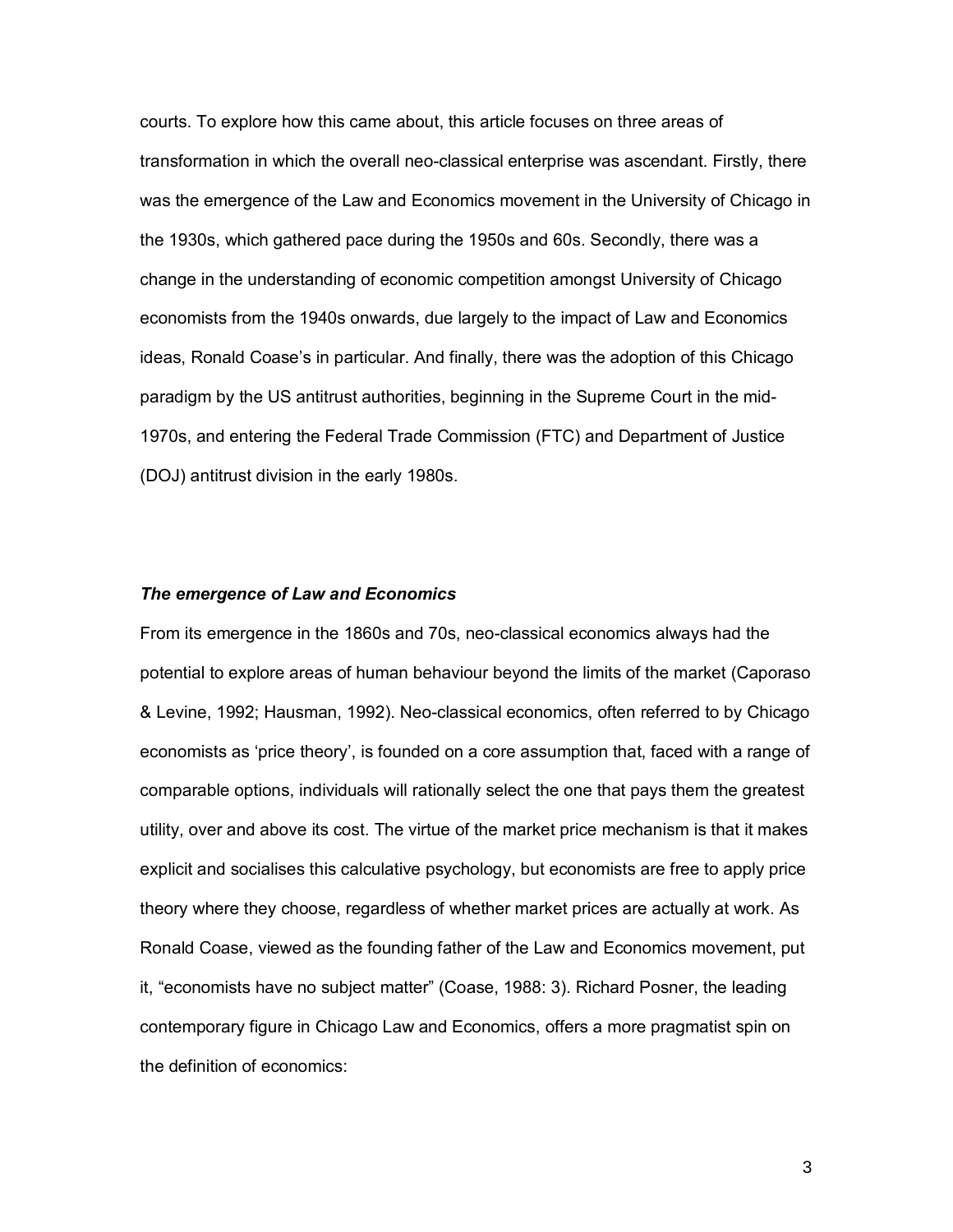*About the best one can say is that there is an open-ended set of concepts... most of which are derived from a common set of assumptions about individual behaviour and can be used to make predictions about social behaviour; and that when used in sufficient density these concepts make a work of scholarship ìeconomicî regardless of its subject matter or its authorís degree.*  (Posner, 2000a: 4)

From the time when Coaseís career began in the 1930s to the present day, this willingness to take neo-classical economics into areas it had previously never been is a hallmark of the Chicago School (Fine 1998, 2000, 2002). The Law and Economics movement is one of the earliest manifestations of this controversial project.

Posner has suggested that Jeremy Bentham should be credited for first applying economic calculus to the state (Kitch, 1983). However in the University of Chicago itself, the movement owes its origins to something of an accident. In the 1930s, the University set about establishing a law program for students who didn't have BAs in law, which required adding an additional year of study into the program. As part of this additional year, students were also required to learn economics. In 1939, Henry Simons, a maverick free market economist and author of the provocatively anti-Keynesian *A Positive Program for Laissez-faire* (1934), was appointed head of this new law school. In the collective memory of the Chicago School, the economics department of the 1930s was politically far to the left of what was to follow and the law school turned out to offer an enclave of nascent anti-Keynesian, free market ideas (Kitch, 1983). While Simons himself was a controversial figure, and was mainly interested in macroeconomics, the fact that there was an economist in charge of the law school proved critical. In particular, he appointed Aaron Director to teach the economics course, who would later be invited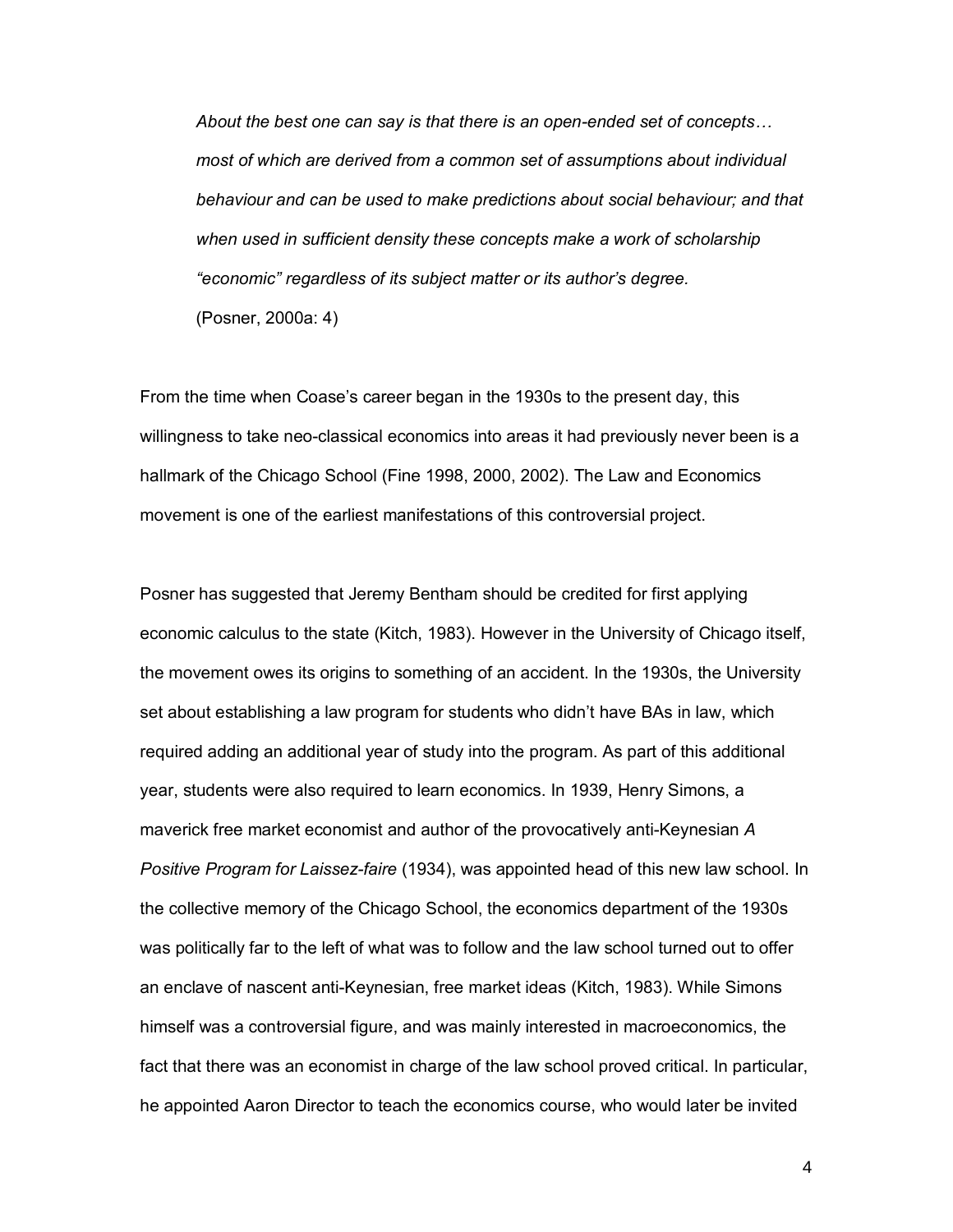to participate in the law department's decisive antitrust class alongside Edward Levi. Simons hoped to set up an 'institute of political economy', and in 1945 sought to persuade Friedrich Hayek to move to Chicago to run it, only to then commit suicide the following year (Van Overtveldt, 2007). Following Simons' death, Director took charge of the law school, and was finally able to hire Hayek in 1950 at a time when he was still considered too unorthodox to be hired by Chicagoís economics department. *The Journal of Law and Economics* was founded in 1958, under the joint editorship of Director and Levi, and was to become a key platform for Chicago thinking about the state. In 1963, Coase made a switch to the law school and took over the *Journal*. The division between the two departments subsequently remained very porous, with prominent Chicago microeconomists such as George Stigler and Gary Becker dedicating a portion of their teaching time to courses in law.

To borrow Posnerís typology, the Law and Economics movement has had two main strands (Posner, 1981). Firstly, it has studied law that specifically relates to the economy, such as antitrust, tax or trade law. Secondly, it has used economics to study law in non-market contexts such as marriage and crime, as demonstrated in the work of Becker. Law and Economics scholars consider their greatest political successes to be in the first of these, with the revolution in antitrust their greatest victory. Yet in epistemological, methodological and stylistic terms, the distinction is non-existent. Whether the law relates to 'the economy' or to 'society', Chicago School thinkers have confidently adhered to the same methodological principles, precisely because they are sceptical of the economy-society distinction in the first place.

Coase provided the methodological inspiration for the Law and Economics movement with the introduction of 'transaction cost economics', based on the critical notion that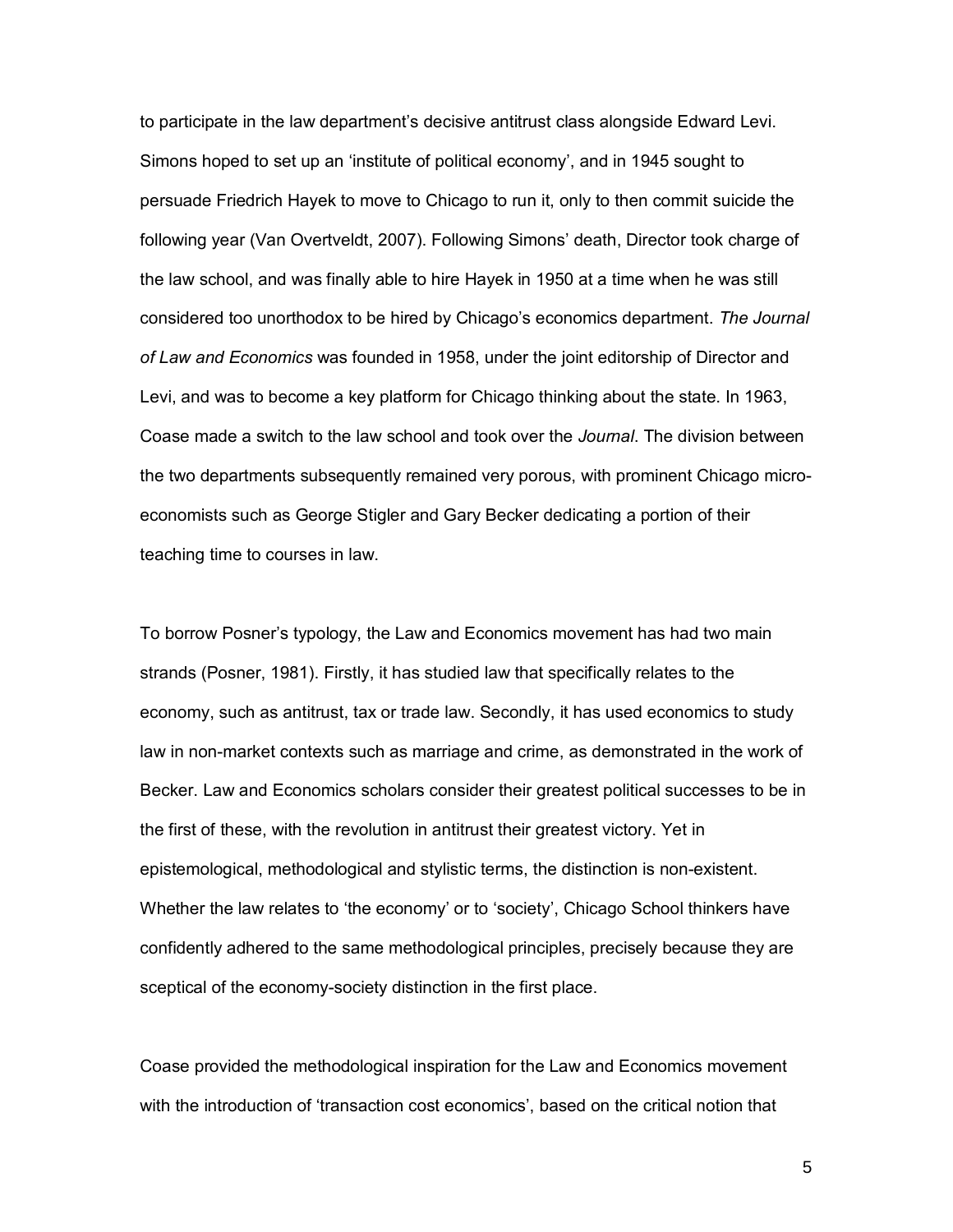information is not free. Rather than simply study a world of embodied people circulating material objects and money, Coase recognised that communication and social coordination also create costs in the economy. As McLoskey puts it, "he is extending the wholly silent economics of [Alfred] Marshall... to the faculty of speech" (McCloskey, 1985: 96). The study of transaction costs sought to explain why different varieties of economic organisation come into being and survive, based on the original neo-classical and utilitarian assumption that an individual will only select a certain option if it is the most efficient one available. In his famous 1937 essay, 'The Nature of the Firm', Coase argued that up to a certain point, hierarchical structures such as firms are more efficient than exchange-based structures such as markets, because the former reduce the inherent uncertainty and instability of the latter (Coase, 1988). The question is not whether markets or hierarchies are more efficient, but which overall ecology of markets *and* hierarchies is most efficient. At a certain point, it becomes more efficient to trade and compete than it is does to give managerial orders; if the firm grows beyond this point, it becomes inefficient. By the same token, a market could become too fragmented, and transaction costs rise to an inefficient level. But working out where each point lies is not something that can be divined from economic theory, but something that requires careful empirical analysis. This empirical application of price theory to the study of economic structures has since become known as the study of Industrial Organisation.

Coasesís legacy was a remarkably self-confident economic empiricism. The commitment to applied price theory was so strong, that Coase and his followers claimed to renounce all ontological or *a priori* claims about individuals, economy and society. The core uniting assumption, that individuals act rationally to maximise utility, was safely bracketed within the bounds of methodology, and never allowed to become inflated to the status of ontology. In line with Posner's earlier definition of economics, to assume this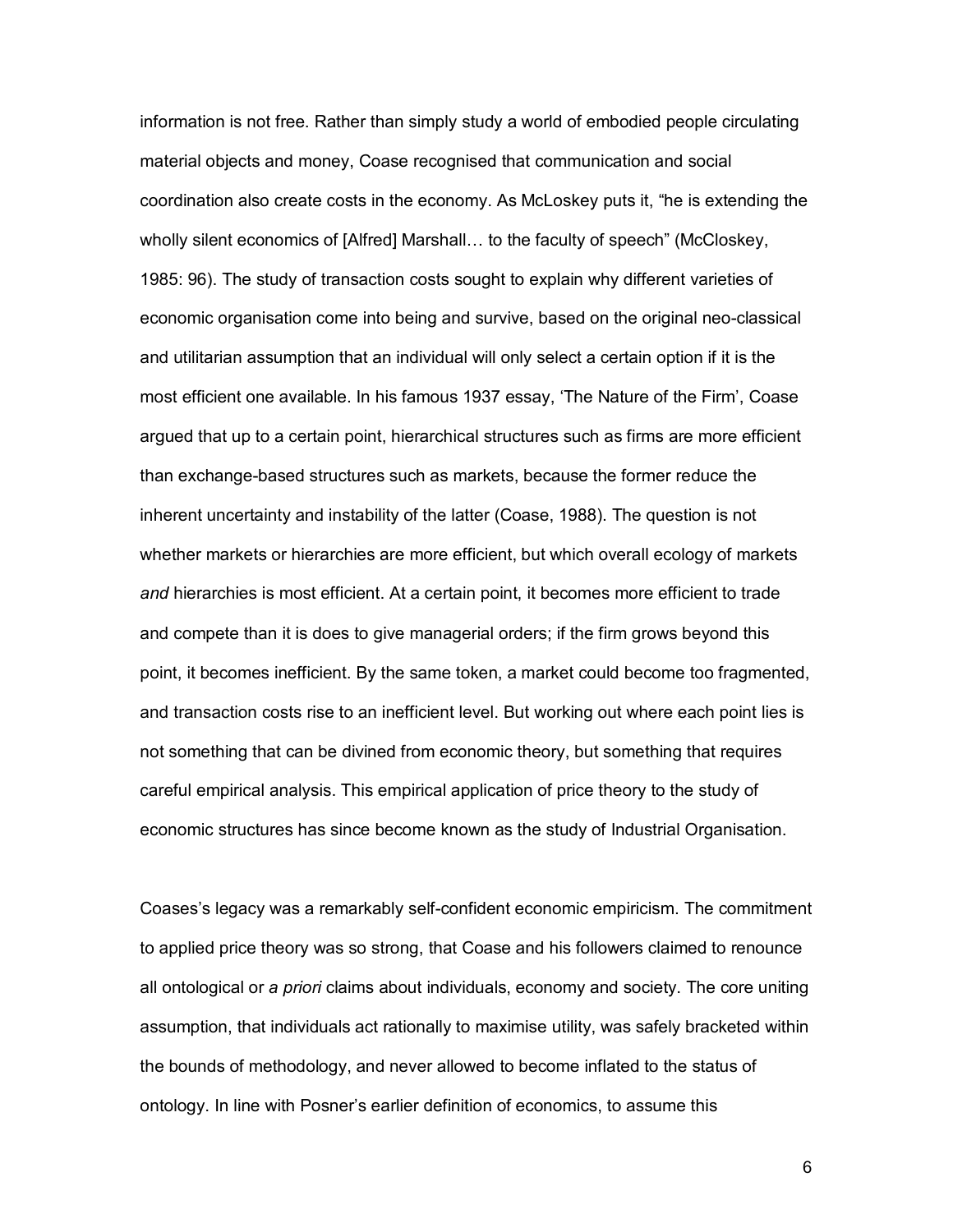psychological model was simply a precondition of being an economist. The consequence of this ontological abstinence was that Chicago school economists ceased to privilege markets, at least not in any *a priori* or normative sense. Being indifferent to the distinction between 'economy' and 'society', Chicago price theory does not view markets as any 'more economic' than, say, a family. Moreover, given that child-rearing is still voluntarily done in families, it can be assumed that markets would in fact be less efficient in performing this social function.

After Coase's reformation of neo-classical economics, even the price mechanism must *be answerable to price theory*. As Foucault observes of Chicago economics, "it is no longer the analysis of the historical logic of processes; it is the analysis of the internal rationality, the strategic programming of individuals' activity" (Foucault, 2008: 223). By coupling methodological dogmatism with ontological agnosticism, Coase is able to explain why it is that the economy sometimes does and sometimes doesn't adhere to the liberal, free market model. In a later, more influential paper, 'The Problem of Social Cost', Coase developed his thinking as a direct attack on Arthur Pigou and the British tradition of welfare economics (Coase, 1960). It is from welfare economics that the notion of 'externalities' as a 'market failure' arises, those situations where markets are unable to function because the price mechanism fails to capture cost accurately. If a producer charges a given amount for a product, but is failing to account for the pollution they are creating, then the price of their product is not an accurate reflection of the cost. Some form of regulation or third party intervention is required to support accurate price formation. For Coase, however, this represents excessive commitment to the price *mechanism*, and insufficient faith in price *theory*. Proper use of price theory would factor in the cost of intervening to deal with the market failure, and the (in all likelihood) greater aggregate efficiency of simply allowing the parties to continue to act in a self-interested,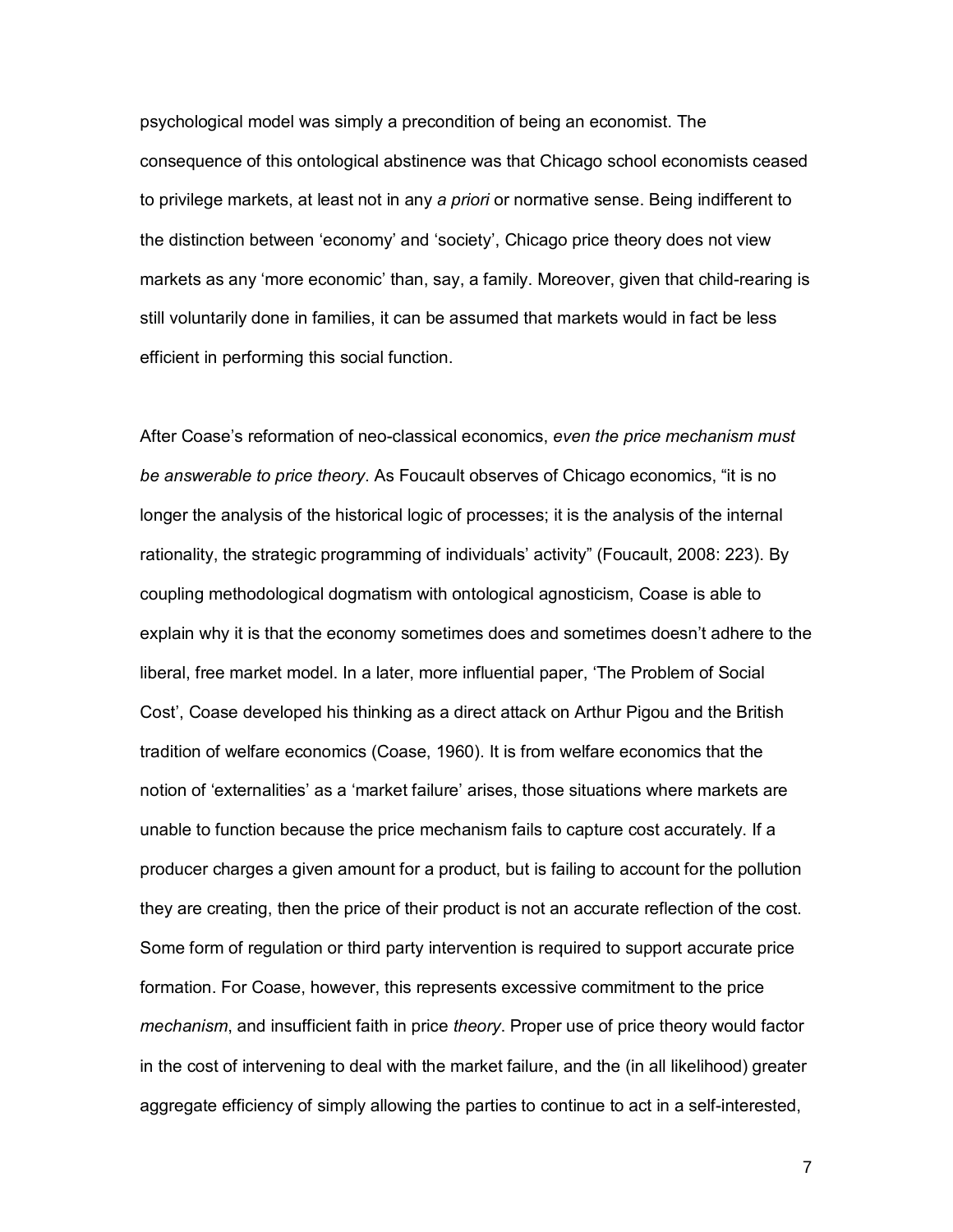utility maximising fashion. Pollution and a faulty price mechanism may be a more efficient outcome than costly intervention and a functioning price mechanism. If agents are acting in a certain fashion, this is usually a sign that it is efficient.

This is a conservative, potentially even tautologous perspective on the economy. The applied price theorist looks at society as it happens to be, assumes a level of rational utility maximisation on the part of all individuals involved, and then works out why the status quo constitutes an efficient outcome. Intentions and strategies are imputed in a post hoc fashion, regardless of whether they were conscious or explicit in advance. A prevalent theme in Chicago School discourse is that unconscious intentions may be more rational than conscious ones, which would later result in a period of antagonism between economists and lawyers in antitrust policy. As Becker puts it:

*The economic approach does not assume that decision units are necessarily conscious of their efforts to maximise or can verbalise or otherwise describe in an informative way reasons for the systematic patterns in their behaviour.*  (Becker, 1986: 7)

Just as unconscious intentions and strategies may actually turn out to be inadvertently efficient on closer inspection, so conscious intentions and strategies may turn out to be inadvertently *inefficient*. The rationality of each actor is never in question, but where their actions involve plans with wide-ranging consequences, the presumption of efficiency no longer holds. It holds that public policy-makers are acting to maximise utility, but only for themselves and, indirectly, those who grant them power and money. What is most likely to undermine the efficiency of the status quo is therefore the intervention of those who presume to be able to improve on it. This is a claim that resonates with Hayekís critique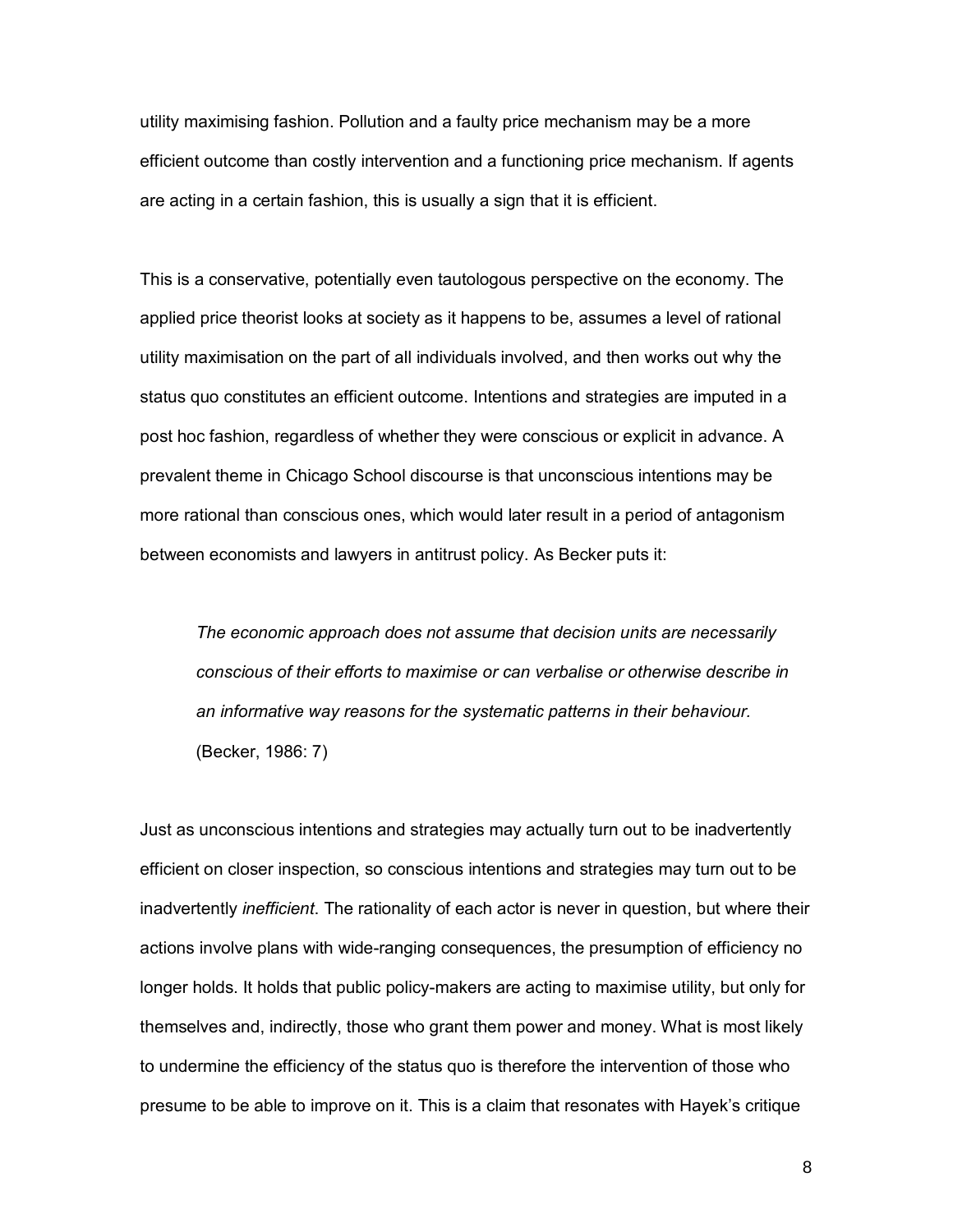of state planning, where the faith in public policy programs is dismissed as not only inefficient, but illiberal (Hayek, 1944). The virtue of markets is that they bring conscious and unconscious calculation into some form of alignment. Bureaucracy is awash with prices, but they are implicit and unconscious, whereas the beauty of the market is that it "lays the cards face up on the table" (Stigler, 1975: 36). There is ultimately no ontological difference between the state and the market, only a phenomenological one, namely that the latter makes its costs publicly apparent.

In one respect, Law and Economics is simply the extension of transaction cost economics to the study of law and regulation. The intention is to create a more complete assessment of costs, which includes that which economics had previously excluded on the grounds that it was 'non-economic'. Posner gives a standard Chicago response when he says "the basic function of law in an economic or wealth-maximisation perspective is to alter incentives", but this goes for nearly anything that the applied price theorist chooses to study (Posner, 1981: 75). Is there nothing about the normativity of norms that makes law a specific object of economic study? Three things in particular are worth noting.

Firstly, there are occasional hints that the market itself does possess a normative dimension. Some of the best indications of the normative dimension of micro-economics come from Posner's writings. On a point of principle, he states that he does "not see any sharp distinction between economic liberty on the one hand and personal or political liberties on the otherî (Posner, 2000b: 181). More significantly, he implies that market exchanges offer a uniquely liberal means of maximising utility. Where Benthamite utilitarianism potentially undermines liberty on the basis that centralised experts have privileged knowledge, the market only maximises utility through freedom. As he puts it: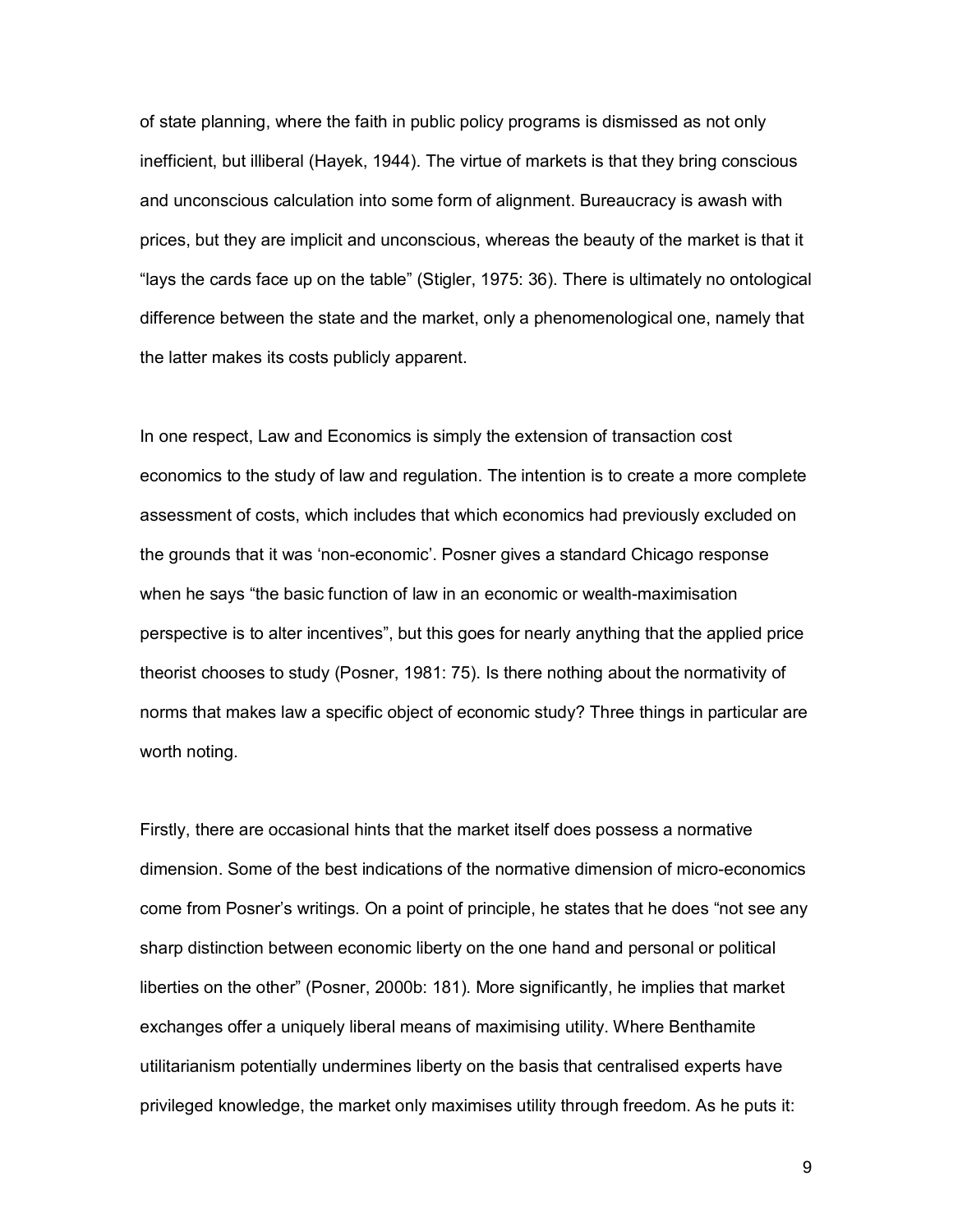*If one considers consent an ethically attractive basis for permitting changes in the allocation of resources on grounds unrelated to the fact that a consensual transaction is likely to increase the happiness of at least the immediate parties, one will be ledÖ to an ethical defence of market transaction that is unrelated to their promotion of efficiency.* 

(Posner, 1981: 90)

This argument is made possible by the tautologous nature of the neo-classical psychological paradigm. It is assumed that if individuals choose to act in a certain way, that this must *de jure* be the rational utility-maximising choice. It follows that the status quo is efficient, save where some party exercises wide-ranging powers to transform it. ëEfficiencyí therefore becomes little other than an empirical term for ëfreedomí, and freedom' an a *priori* term for 'efficiency'.

Secondly, there is a recognition that stable, publicly-recognised rules contribute to efficiency by reducing transaction costs. In the absence of law, economic (and noneconomic) interaction would become extremely costly, because there would be no shared rules of conduct (Fligstein, 2001). 'Knightian uncertainty', emanating from what Harrison White describes as "the forward-looking character of the economic process itselfî, means that there are efficiency gains to be made from stabilising interventions that produce predictable interactions (White, 2002: 8). Somewhat paradoxically, law maximises utility precisely because it does not intend to: a wholly Benthamite society, in which laws were constantly manipulated according to utilitarian ends would be *less efficient* than the conservative proposition, that existing rules be sustained over time. As Posner puts it "if the content of a law becomes known only after the occurrence of the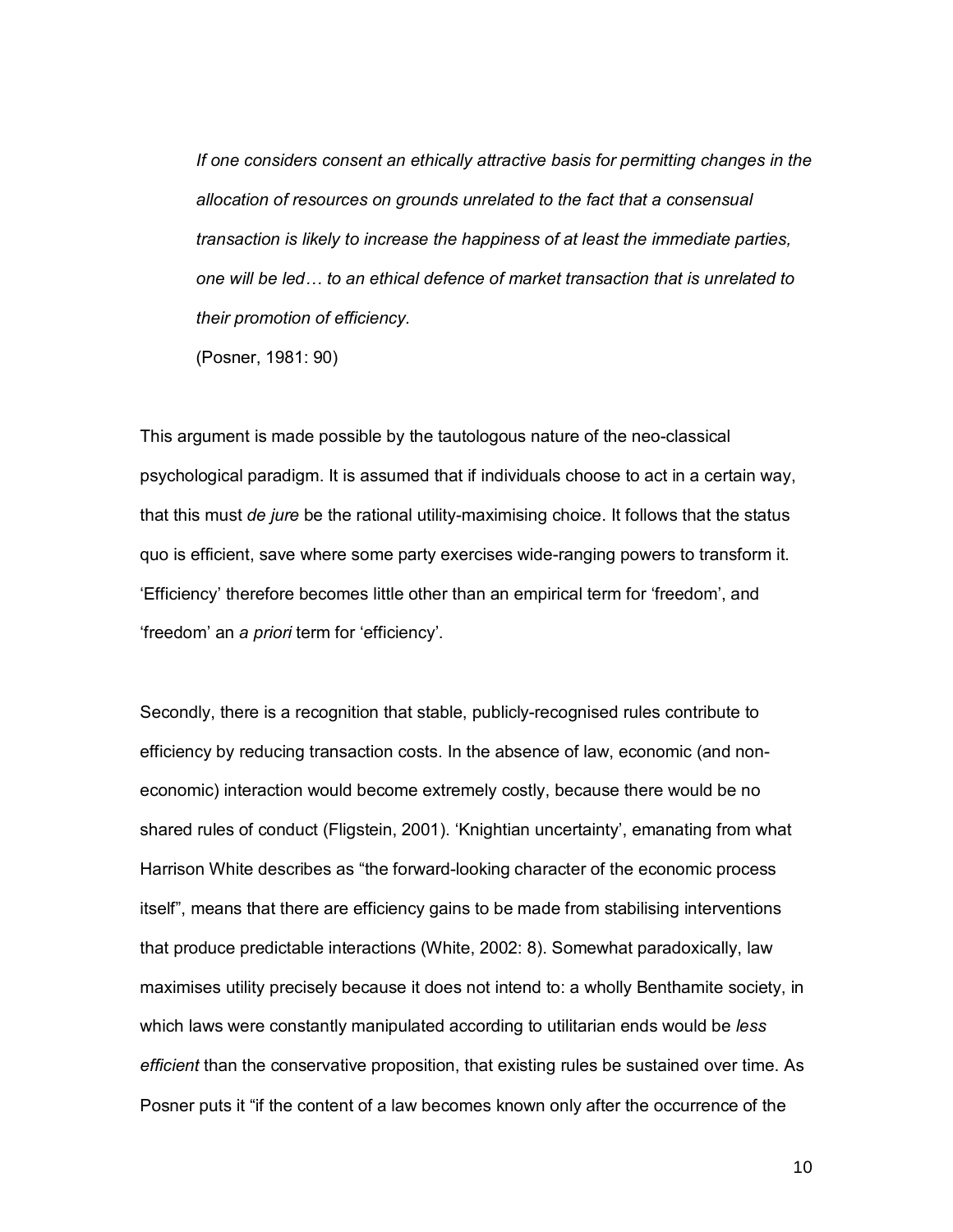events it applies to, the existence of the law can have no effect on the conduct of the parties subject to it" (Posner, 1981: 75). Law's function is to endure, and thereby to reduce transaction costs. One of Posner's central arguments in this regard is that common law is efficient, having arisen in an almost accidental, ad hoc manner over time. Federal law, however, can be inefficient, in its desire to reform society around particular political ends. Once again, the unconscious agenda is more efficient than the conscious one.

Thirdly, and following on from the point just made, Law and Economics adopts a somewhat ambiguous position on sovereignty. The temptation might be to view the application of price theory to the state as evidence of entirely immanent, neoliberal governmentality, proof that "there is no sovereign in economics" (Foucault, 2008: 283). If law is simply a means of altering incentives, then it possesses no normative quality, let alone transcendence. As Foucault observes of Becker's work on crime, "law enforcement is the set of instruments of action which, on the market for crime, opposes a negative demand to the supply of crime" (Foucault, 2008: 255). Law is simply one of various Benthamite economic technologies. Yet the pragmatism of Chicago School thinking cuts both ways. 'Price', 'supply' and 'demand' are not ontological categories, but metaphors to be played with by the intrepid price theorist. At no point does Becker argue that the 'marriage market' *is* a market, but he is curious to know what happens if you treat it *like* a market (McCloskey, 1985). Ben Fine argues that, for Chicago economists, "as much as possible should be explained by as little as possible", which might well register as a compliment for those such as Becker (Fine, 1998: 59). The heterogeneity of social objects implicitly remains very much in tact, while it is the social sciences themselves that undergo a radical homogenisation.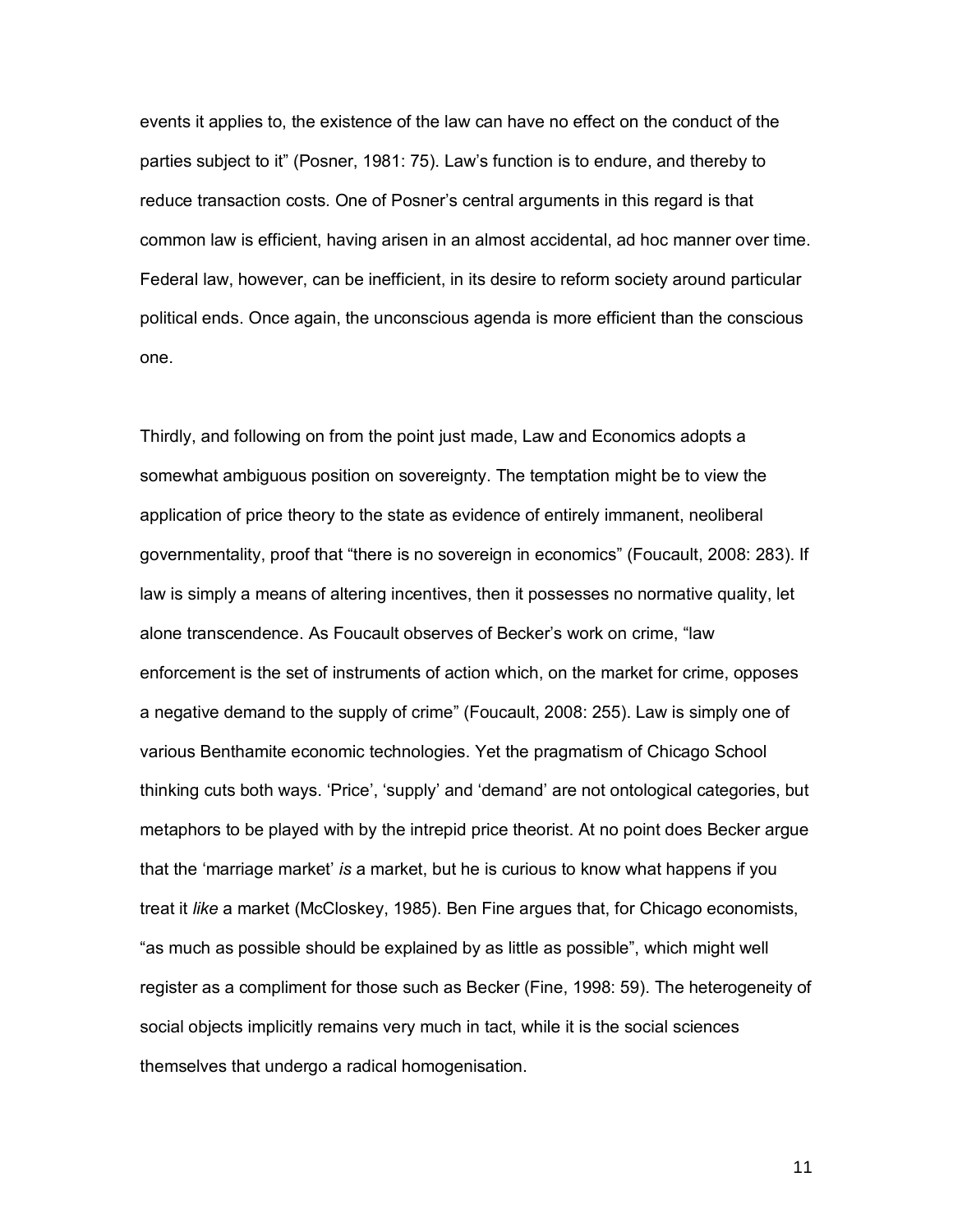One might argue, therefore, that it is not the subsumption of law within the economy that the Law and Economics movement seeks, but a subsumption of legal expertise within economic expertise. The battle is a self-consciously epistemological and discursive one, although how successfully this remains bracketed from ontology is ambiguous. As Stigler put it:

*The difference between a discipline that seeks to explain economic life (and, indeed, all rational behaviour) and a discipline that seeks to achieve justice in regulating all aspects of human behaviour is profound. This difference means that, basically, the economist and the lawyer live in different worlds and speak different languages.* 

(Stigler, 1992: 463)

The purpose of Law and Economics is to bring the foreign 'world' and alien 'language' within those of economics. Meanwhile, although this is never stated, there is an imputation that state sovereignty remains intact, for otherwise it could not be empirically assessed and economically re-framed. It is precisely the fear of the sovereign state that makes it an urgent target for neo-classical analysis. At the same time, it is precisely the sovereignty of the law that makes it a potential source of efficiency gains, where used appropriately to create artificial stability.

#### *From legality to efficiency*

Confronted by the Roosevelt New Deal era of corporatism, Simonsí *A Positive Programme for Laissez-Faire* had argued for a far more aggressive regime of antitrust enforcement, that would either break up the largest monopolies or take them into public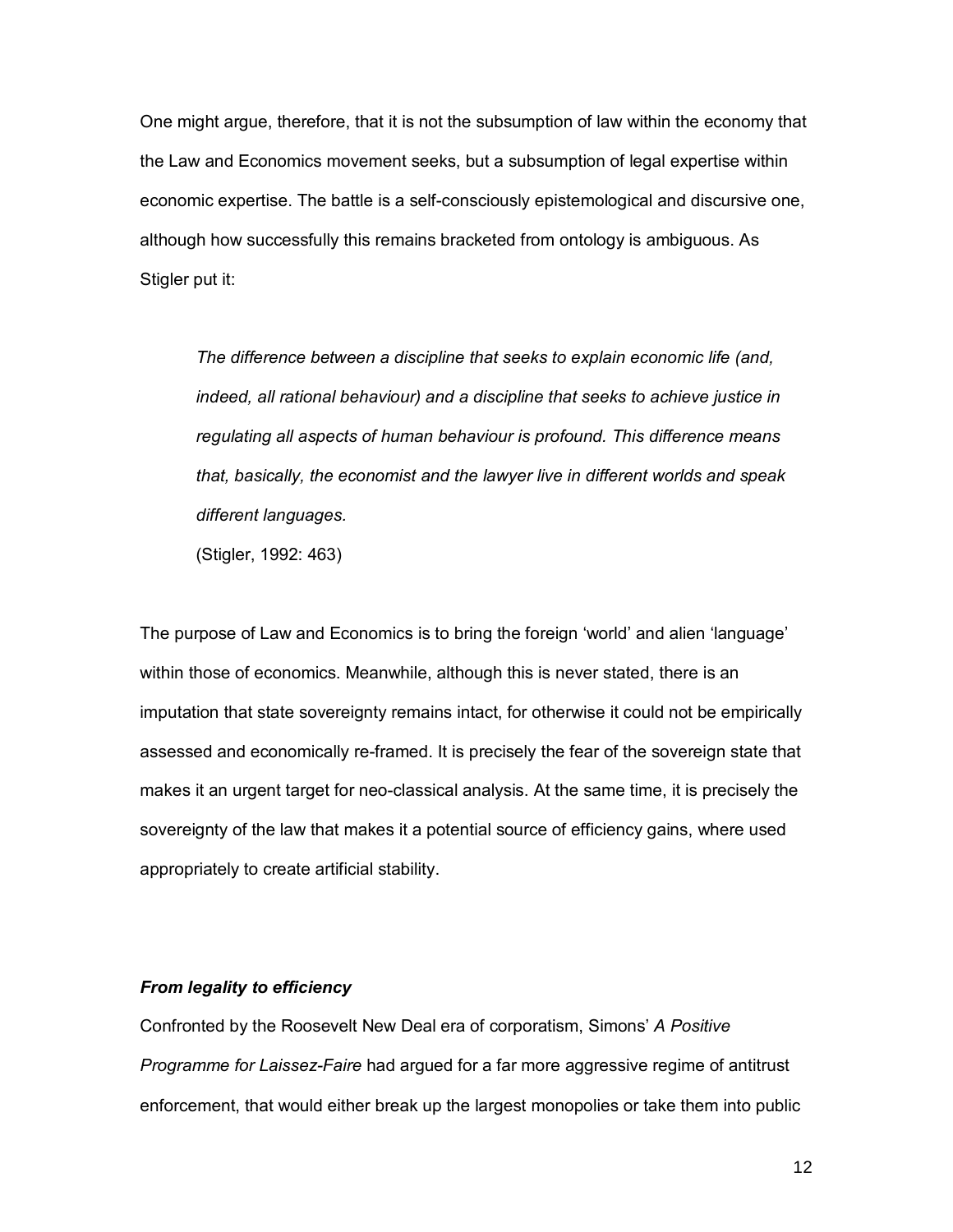ownership. Simons recommended that the FTC become the most powerful arm of government to ensure that the market was protected from big business, unions and government, who appeared to Simons to have reached a stable, cooperative arrangement in which market competition was deliberately limited. The major figures of the Chicago School, including Director, Levi and Milton Friedman, were equally preoccupied with the problem of attacking monopoly during the early years of the School's Free Market Study of 1946-52 (Van Horn, 2009). To advocate an aggressive antitrust regime seemed the natural position for free market liberals to adopt; Stigler continued to advocate a policy of industrial de-concentration through the 1950s and early 1960s, and most leading Chicago economists followed suit (Muris, 2003; Schmalensee, 2007).

In this respect, Chicago neo-liberalism initially bore a close resemblance to the Austro-German neo-liberalism proposed by Hayek, Eucken and Böhm. Within the 'ordo-liberal' policy programme of Eucken, Böhm and the Freiburg School, it was the responsibility of the state to use the law to uphold the essential *form* of economic competition (Gerber, 1994, 1998; GrosseKettler, 1996; Nˆrr, 1996). According to Euckenís neo-Kantian theory, it was essential that a strong, interventionist state was present to protect the *a*  priori conditions of free economic interaction, rooted in an 'economic constitution'. The Freiburg School's influence was marked in the years following World War Two, as evidenced in Germany in the 1948 ban on price controls and the 1949 constitution, then subsequently in the presence of competition clauses in the Treaty of Rome. Hayek, who maintained strong associations with the Freiburg School, advanced a policy programme that, in its hostility to expert utilitarian planning, corresponded closely to this. The design and rigorous enforcement of a competition framework should be the sole form of state planning in a neo-liberal society, and should be wilfully oblivious to its empirical effects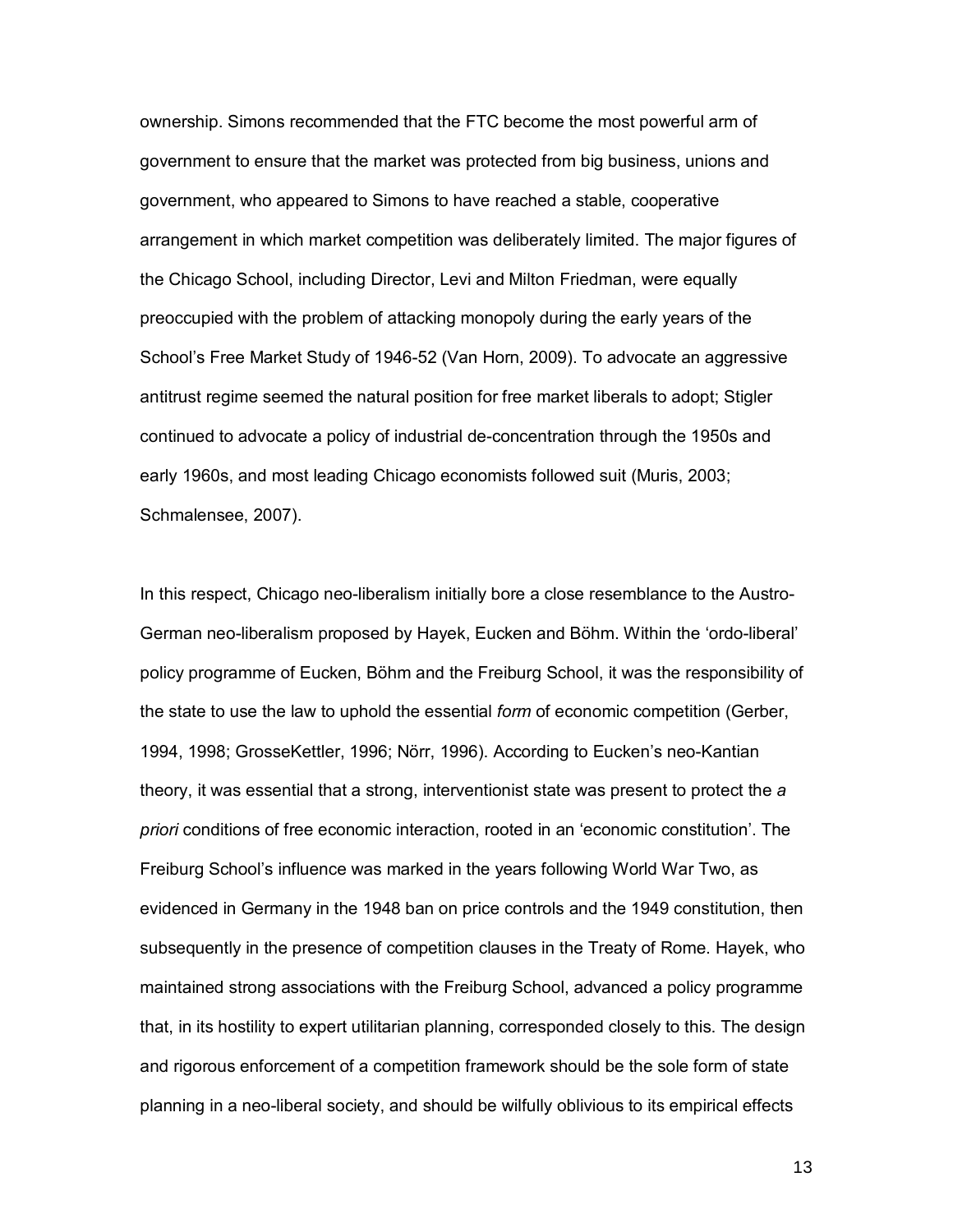(Hayek, 1944: 43). Hayekian and ordo-liberal defences of competition were at least as normative as they were economic, and often solely normative (Hayek, 1944: 38; Gerber, 1994: 36). That said, the primary fear underlying the ordo-liberal programme was that of economic power in the market, rather than, as for Hayek, excessive technocratic planning by the state.

Following his switch to Chicago, Hayek became increasingly suspicious of the use of public law to uphold competition, and in this respect represents something of a bridge between the Austro-German and the later Chicago School. For by the mid-1970s, the Chicago School was at the forefront of a campaign to greatly *reduce* the remit and activity of antitrust authorities. Seminal texts in this regard were Posner's Antitrust Law (1976) and Robert Borkís *The Antitrust Paradox* (1978), which experts later recognised as decisive influences over the direction taken by antitrust authorities in the 1980s (FTC, 2003: 50). Far from the legal formalism of the Freiburg School, these texts argued for a wholesale rethinking of antitrust enforcement around the utilitarian goal of efficiencymaximisation, and the elimination of political and normative dimensions from antitrust policy. This section seeks to map how this intellectual shift took place within the Chicago School.

There is evidence that, through the late 1940s, Aaron Director had been growing increasingly suspicious of his colleagues' faith in antitrust law as the guarantor of competition, and in 1951 entirely renounced the position of Simons and the ordo-liberals (Van Horn, 2009). A decisive historical moment in the development of the Chicago paradigm of antitrust thinking came when he was invited by Levi to collaborate on teaching the Chicago law schoolís antitrust course in the late 1940s and early 50s. Foucault's insight that neo-liberalism involves exposing the "contradiction, lack of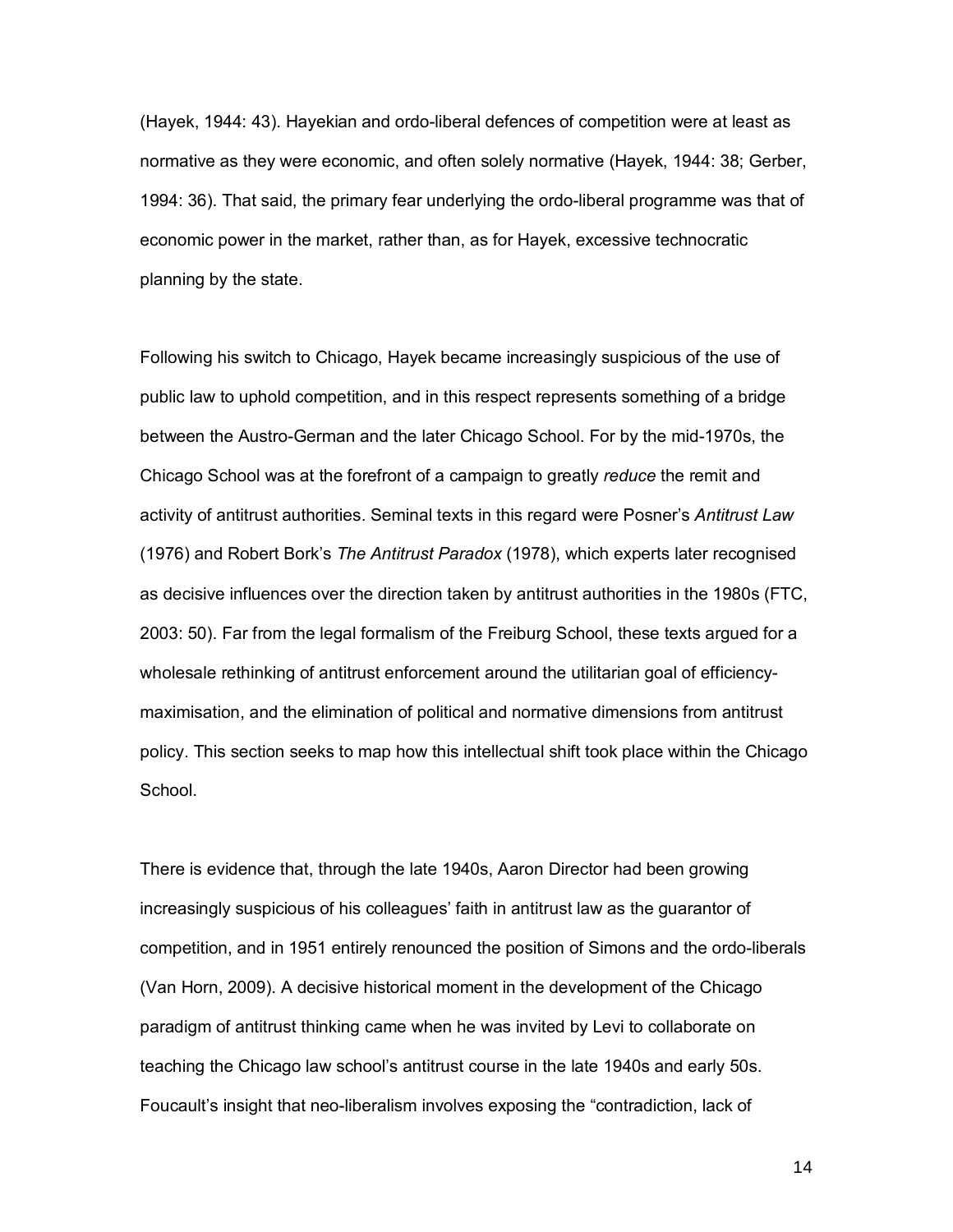consistency and nonsense" in its opponents' arguments is explicitly vindicated here. Levi would present the class with a legalistic defence of antitrust as the necessary condition of a competitive marketplace. Director would then set about dismantling this legal argument using applied price theory, but in terms that were easily understood by the assembled law students. As one attendee later reminisced, "for four days Ed would do this, and for one day each week Aaron Director would tell us that everything that Levi had told us the preceding four days was nonsense" (Kitch, 1983: 183). The important thing to note about Directorís intervention in the law school was that he started to change the minds not just of economists who had previously ceded to the expertise of lawyers, but of lawyers themselves. The communicability of Law and Economics to lawyers was always a highly important element in its programme. Posner, a professional lawyer, noted that this skill went right back to Coase, and the question of making *sense* reappears once more:

*[Coase] has what to a lawyer is quite important, an unusually lucid and simple*  style of writing... When I read it, having no knowledge of economics at all, it *seemed to me to make perfectly good sense. The fact that it was very well and clearly written enabled him to communicate with me in a way that most economists could not.* 

(Kitch, 1983: 226)

This issue of how successfully an economic argument can be communicated to a lawyer remains a test of its merit within industrial organisation economics and antitrust authorities. Getting economic arguments to perform effectively in court is now in fact the main concern of antitrust authorities, which requires achieving sophistication and clarity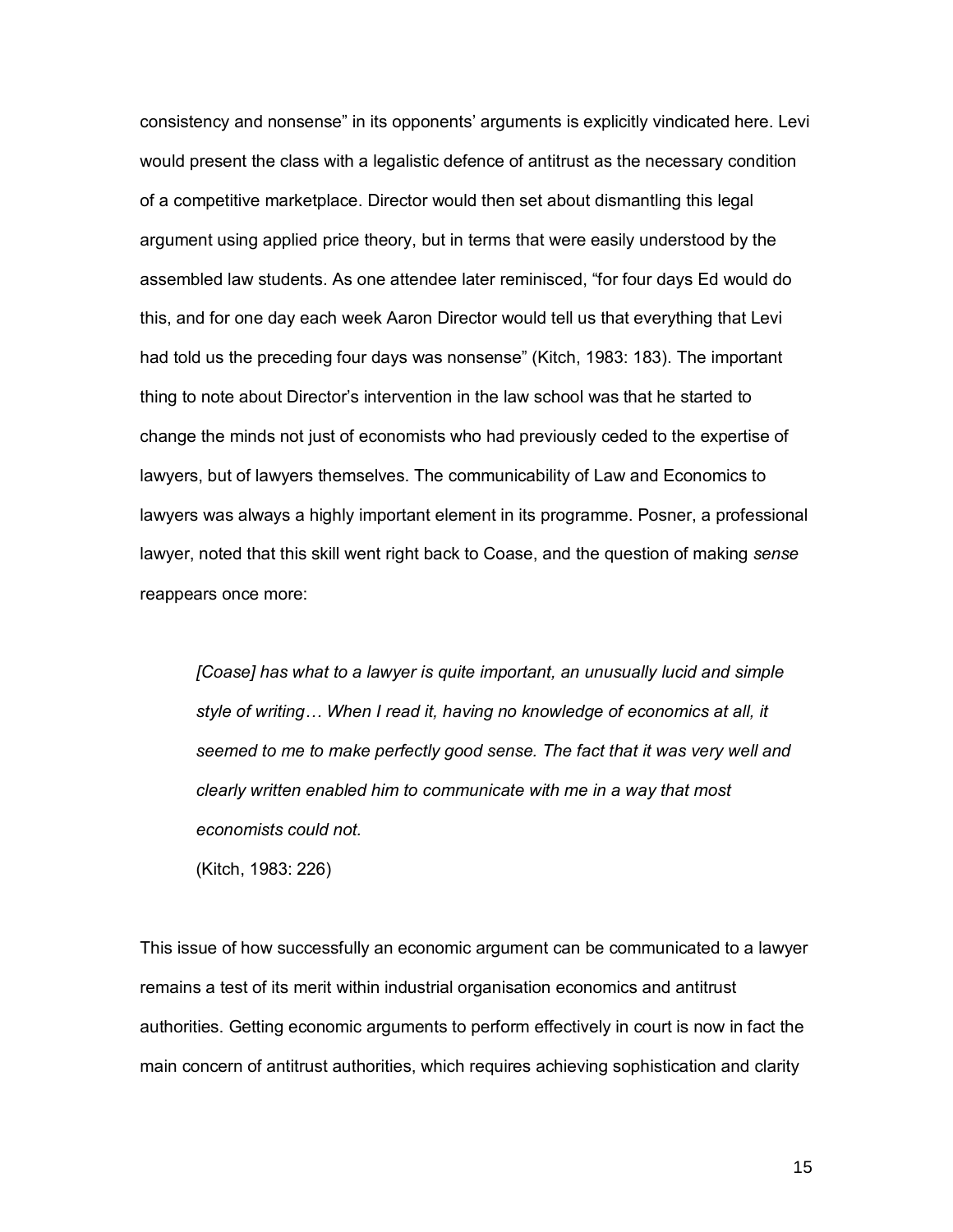at the same time (Muris, 2003). It was the intuitive simplicity of the Chicago approach that was central to its efficacy.

One of the long-standing mantras of antitrust authorities is that their function is to 'defend competition not competitors' – being small and vulnerable does not grant a business the right to legal protection. Although the Supreme Court paid lip service to this idea in the 1950s, in practice antitrust enforcement acted to penalise firms for competing too vigorously against their competitors (Amato, 1997). Inasmuch as economics was employed at all during this period, it was the economics of Joe Bain, the Harvard economist who led the 'Structure Conduct Performance' paradigm of antitrust thinking (Bain, 1956; Williamson, 2003). Far from Coasesís sceptical empiricism, Bainís approach proposed formal notions of how competitive markets behave, then attributed any deviations from this model to the presence of monopoly, market closure or excessive industry concentration. Moreover, markets that were effectively competitive could still be criticised on the basis that they possessed latent *structural* potential to reduce future competition (Bain, 1956). In line with the market failure paradigm of welfare economics, this rested on an idealist epistemology in which the market possessed an essential form which was efficient, and which needed protecting by the state. The decisive claim made by economists working within the Structure Conduct Performance paradigm was that high profits signified the presence of monopoly or excessive concentration, meaning that firms faced an incentive to keep their profits down or else risk an antitrust investigation. As Chicago economists were at pains to point out, this meant that firms that were highly attractive to consumers or effective at cutting costs could be punished, once this led to their profits increasing.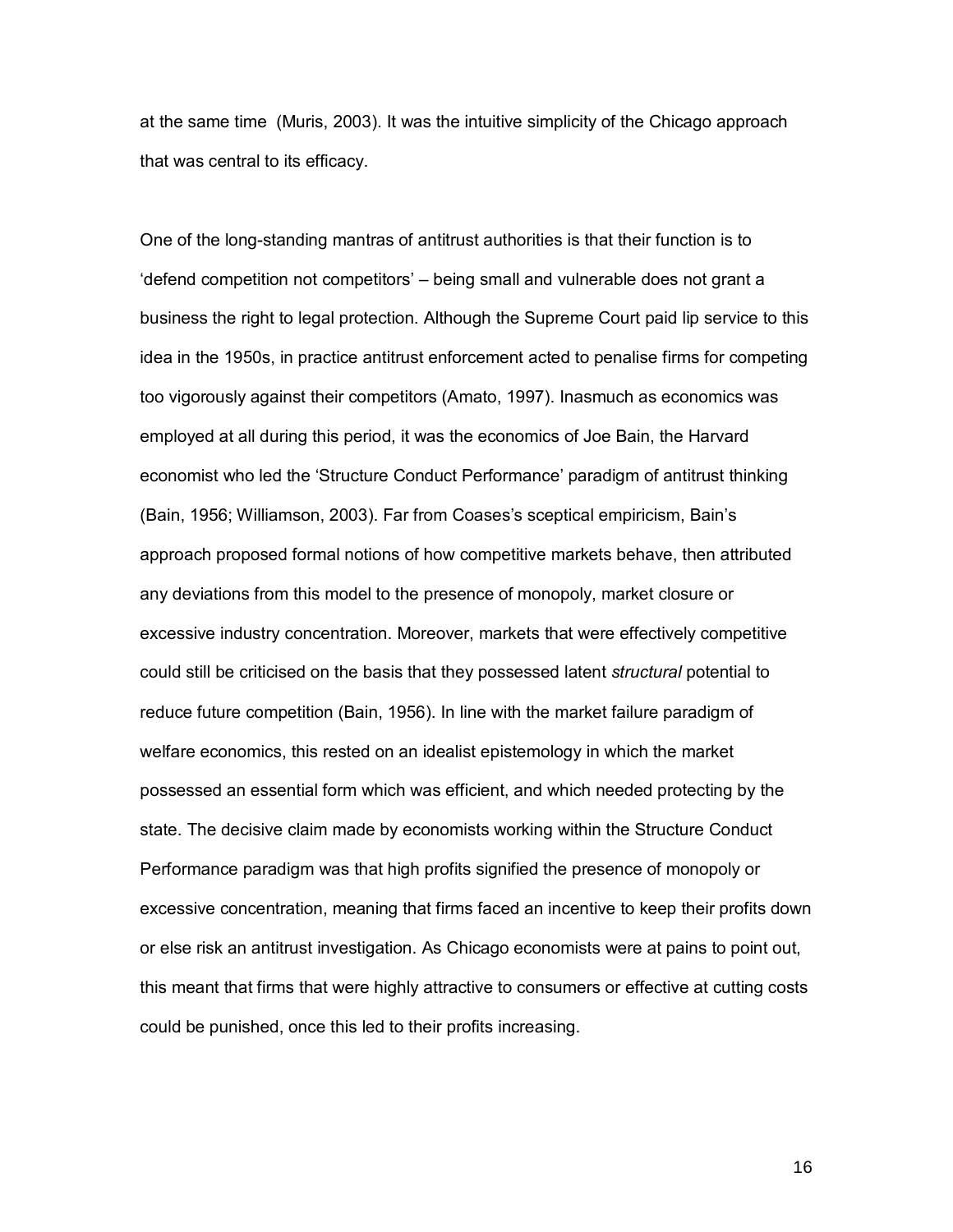Within the various pieces of legislation that make up the US antitrust and consumer protection regime, there is scope to penalise a wide range of economic actions. The Sherman Act (1890) had originally focused on illegalising restraints on trade as committed by the large railroad trusts towards small businesses (Thorelli, 1955). The Robinson-Patman Act (1936) focuses specifically on preventing businesses from selling the same product to different consumers at different prices. The Clayton Act (1914), which created the FTC, adds further powers to regulate mergers and protect consumers. During the 1950s and 60s, US antitrust policy was used aggressively to block horizontal mergers (between competitors) and vertical mergers (between supplier and purchaser); bust cartels and price-fixing; break up monopolies and excessively concentrated industries; block product bundling (sale of multiple products as a package) and tying (where a product in one market is sold in combination with a product in another market); prevent exclusionary practices (acting to prevent competitors from entering a market); protect small businesses from aggressive competitive behaviour such as predatory pricing. Dominated by lawyers and law enforcement experts, the entire emphasis of antitrust authorities was upon taking firms to court and defeating them, with economists there to provide assistance (Williamson, 2003). The use of ridicule to attack this apparent hostility towards industry was a popular tactic in the teaching rooms of Chicago. Coase is quoted as having joked that he was sick of teaching antitrust, because "when the prices went up the judges said it was monopoly, when the prices went down, they said it was predatory pricing, and when they stayed the same, they said it was tacit collusion" (Kitch, 1983: 193). The implication of 'nonsense' appears once more.

The Chicago School approach, as it developed between Director's move to the law school in 1946 and the Posner and Bork books of 1976-78, challenged the status quo in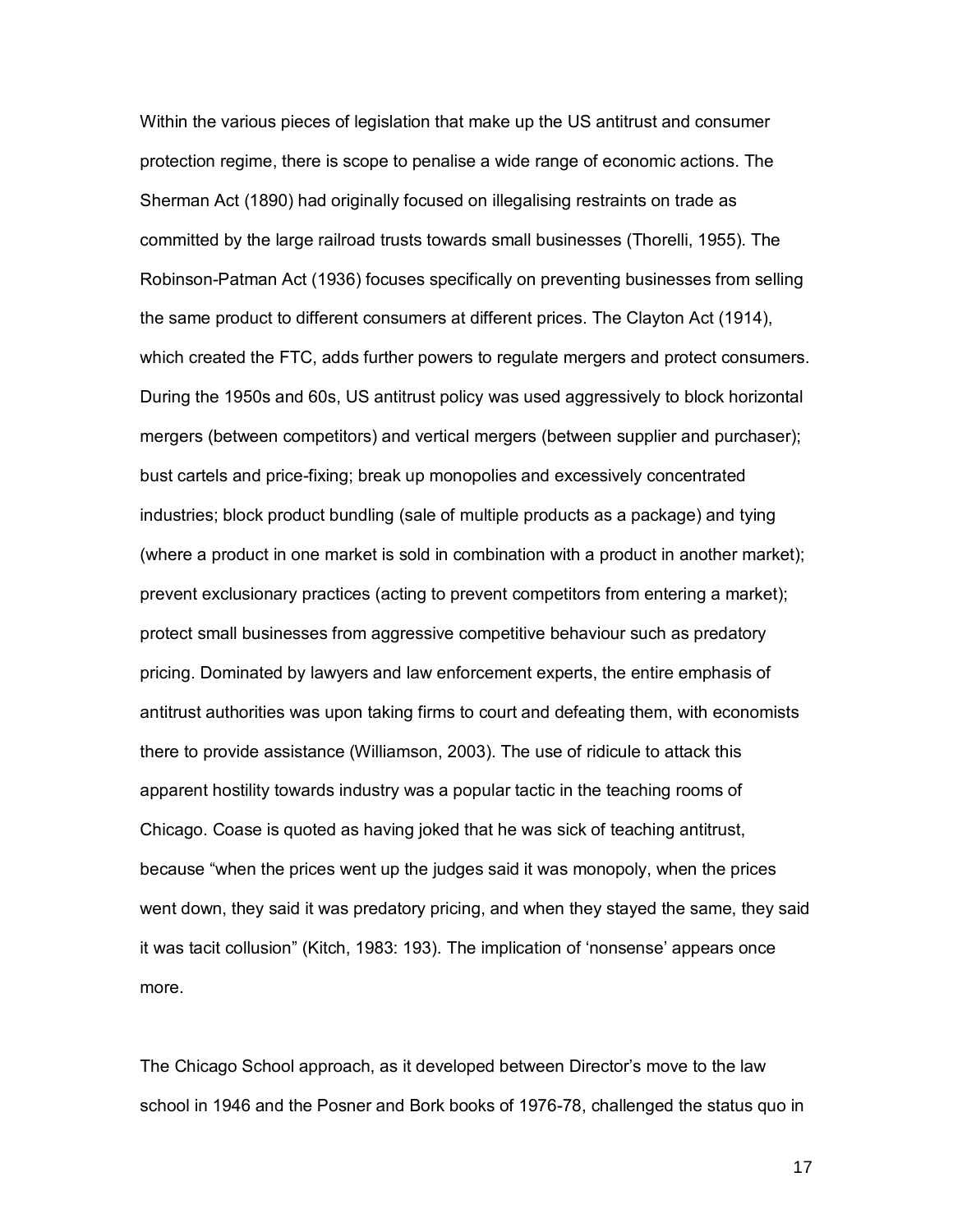a number of areas.<sup>1</sup> Some of these were on the intra-economic grounds that Bain's structural account of efficiency was erroneous. But the more critical ones were on the extra-economic grounds that existing antitrust enforcement was damaging efficiency by smuggling too many normative and political elements in to the market. The attack on the foundations of legal common sense would be more important than that on economic orthodoxy.

The starting point for the Chicago critique was that the sole goal of antitrust policy should be economic efficiency, but understood in the precise sense intended by Coase, namely with transaction costs included. This means including the costs associated with market exchanges, contracts, legal resolutions and of course government interventions. There can be no *a priori* commitment to any one economic structure, as the question of efficiency is a matter for careful empirical analysis and not something that can be specified as a stable formal-legal category. It follows from this that certain types of competitive, market behaviour might potentially be inefficient, and non-competitive behaviour be efficient. As Posner puts it:

*To the extent that efficiency is the goal of antitrust enforcement, there is no justification for carrying enforcement into areas where competition is less efficient than monopoly because the costs of monopoly pricing are outweighed by the economies of centralising production in one or a very few firms.*  (Posner, 2002: 2)

-

 $<sup>1</sup>$  As Van Horn argues (2009) the Antitrust Project of 1953-57 was especially significant in</sup> constructing a distinct Chicago approach to competition. It included contributions from Director, Levi (who latterly converted to Director's perspective) and Bork.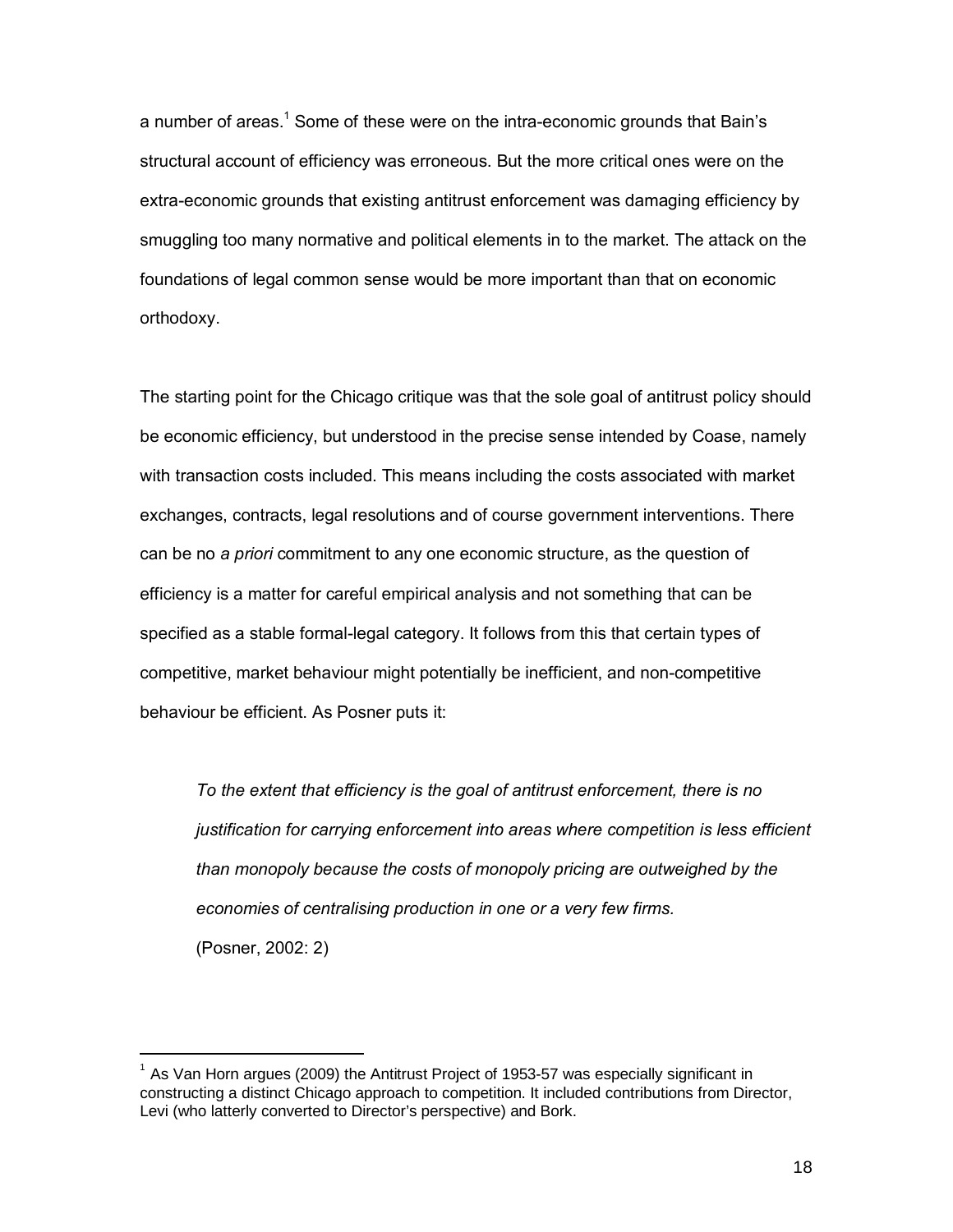While the approach of the 1950s and 60s, economically validated by Bain, viewed monopoly as intrinsically inefficient, the applied price theorists of Chicago set about creating an empirical case for why monopoly could indeed be efficient. For instance, the monopoly may in fact be an *outcome* of higher efficiency, in that very efficient firms will inevitably oust inefficient ones, at least in the short to medium-term. Or it may be the result of Schumpeterian innovation, in which a risk-taking firm creates a wholly new market. Where it is neither of these things, a monopoly has every incentive to pursue efficiency, to off-set the risk of being undercut by some future competitor. In all these respects, where the Bain paradigm viewed high levels of profit and market share with suspicion, the Chicago critique stressed "the obvious fact that more efficient methods of doing business are as valuable to the public as they are to businessmenî (Bork, 1978: 4). Yet this 'obvious fact' was seemingly lost on the lawyers and established economists of the time.

Where Bain and others had a concept of competition, which was then converted into practice using policy, the Chicago School really had no preconceived notion of what competitive behaviour looked like, or indeed what the market ought to look like. The faintly tautologous assumption referred to earlier – that if an action was freely selected, it is probably efficient – extended to the realm of antitrust also. The default perspective was that if a business selected a certain course of action, it is best considered to be an efficient one. The definition of competitive (or anti-competitive behaviour) is derived by working backwards from efficiency, defined as the maximisation of consumer welfare. As Bork puts it: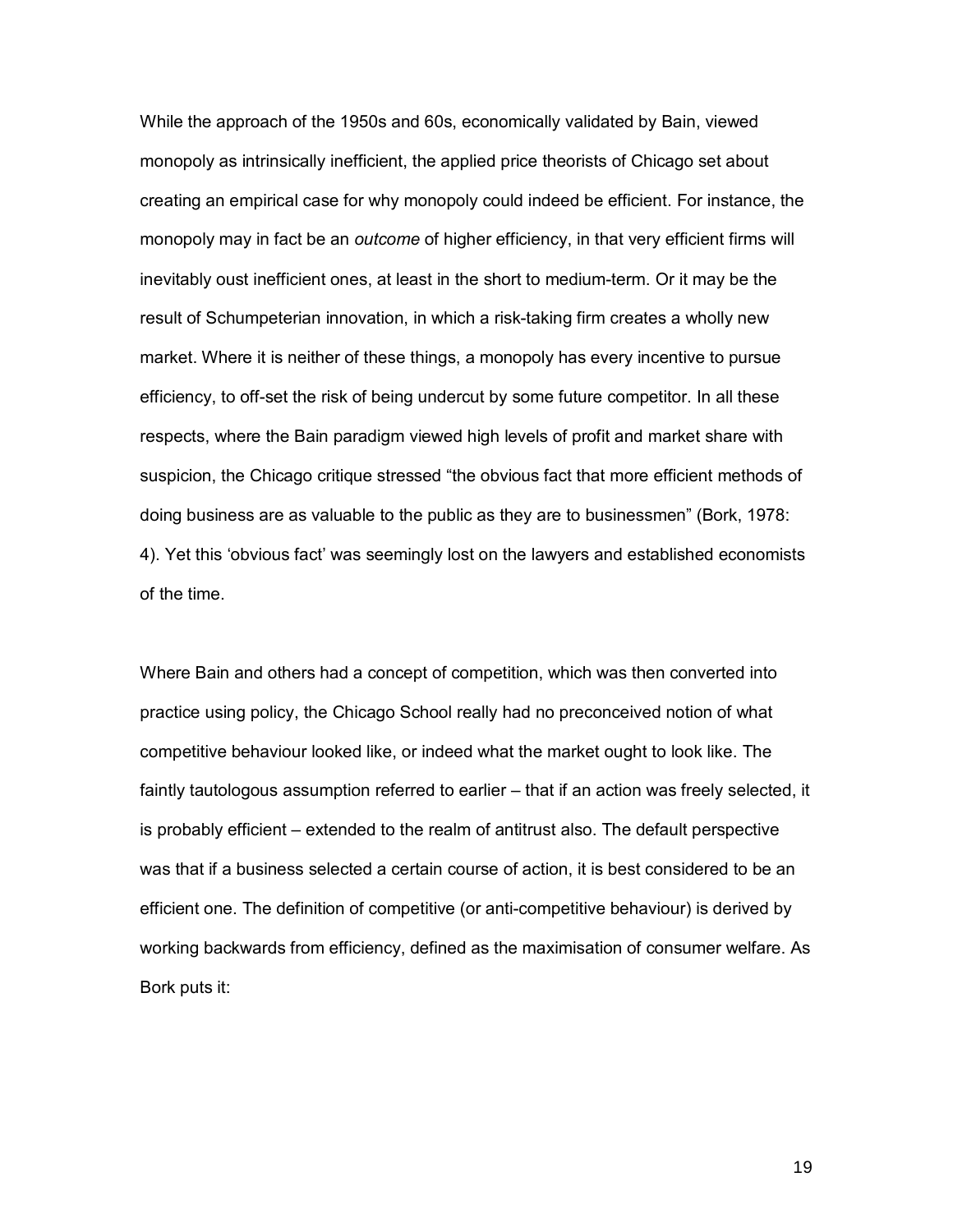*ìCompetitionî for purposes of antitrust analysis, must be understood as a term of art signifying any state of affairs in which consumer welfare cannot be increased by judicial decree.* 

(Bork, 1978: 51)

Perversely, this comes to include all sorts of actions that previously would have been considered entirely anti-competitive. Thanks to the insights of transaction cost economics, departures from the market and limitations placed upon freedom are no longer viewed as intrinsically inefficient. Just as the existence of corporate hierarchies can be (and typically is) efficient, so acts of dominance in and around the marketplace can be performed in an efficient, consumer welfare-maximising way.

Quite aside from the economic coherence of the Structure Conduct Performance paradigm, however, a large amount of the Chicago scholars' motivation to alter antitrust policy was due to the extra-economic perception that antitrust had been polluted with too many extraneous, non-economic issues. There was a widespread perception that the courts and enforcement agencies were using antitrust to pursue a range of political and moral goals, thinly shrouded in an argument about market imperfections. In particular, the suspicion that large businesses were being punished for success – often success won through higher levels of efficiency – was widely shared amongst the conservative economists of the Chicago School. Today there are few antitrust experts willing to deny that the authorities and the courts had become somewhat confused as to what precisely they were seeking to achieve, allowing a range of values, criteria and strategies to become entangled in antitrust enforcement. This particular campaign to represent neoliberalismís targets as nonsensical has now been won. A sense that antitrust had become a force to attack efficient firms, on behalf of whomever the judge or lawyer might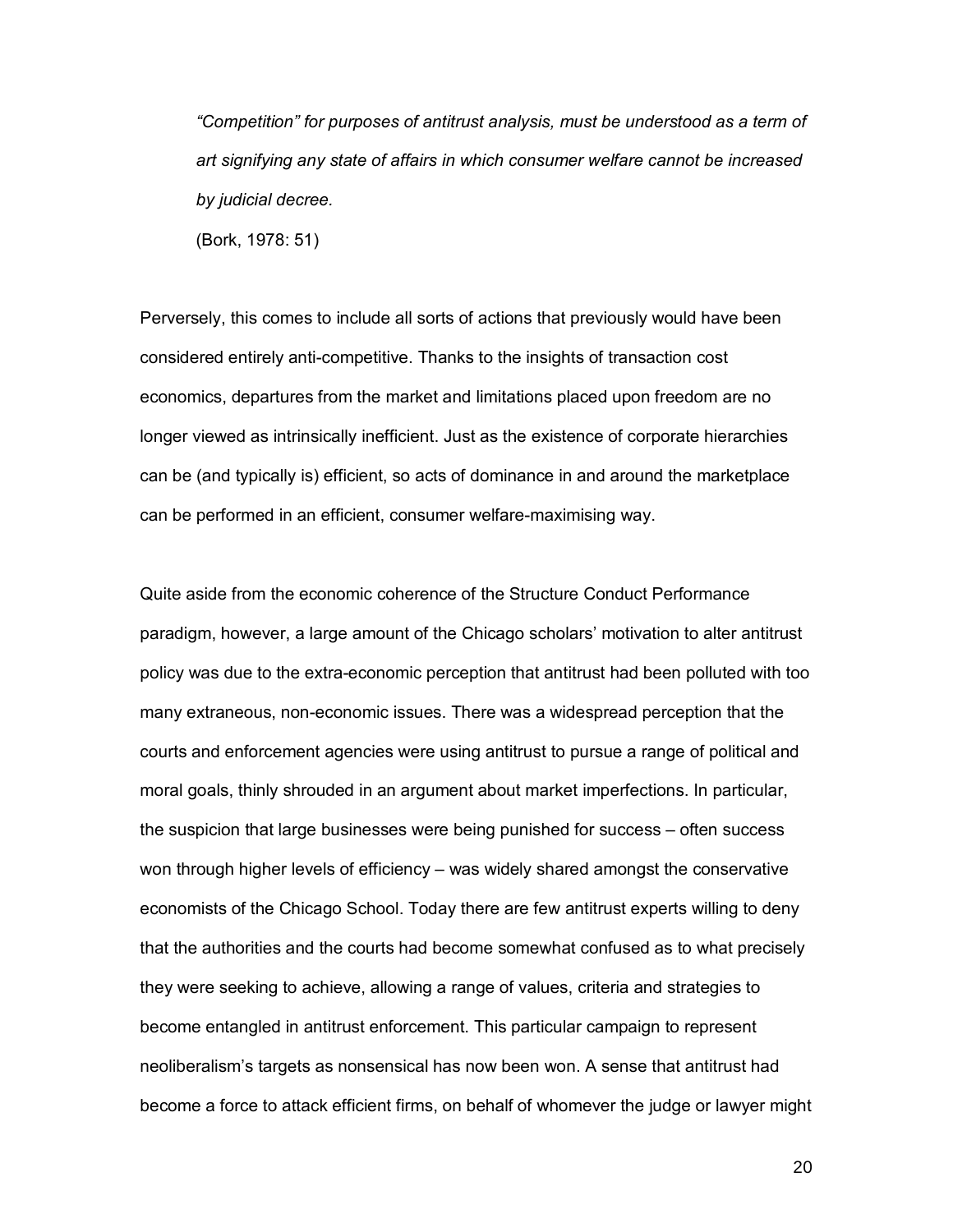feel needed defending (be it competitor, consumer, the public, organised labour or whatever), was prevalent by the time that Posner and Bork wrote their seminal books. Growing fears about the ability of American firms to compete internationally against Japanese rivals strengthened concerns about the behaviour of antitrust authorities (Miller, 1989).

In terms of policy recommendations, the central tenets of the paradigm being proposed by the Chicago School were as follows. Firstly, vertical merger investigations should be all but abandoned. There could be no harm to competition resulting from vertical integration of firms, and considerable internal efficiencies were feasible. Secondly, there should be a far more agnostic view taken of restrictive practices, such as bundling, tying, cooperative agreements between competitors and collusion. Once transaction costs are accounted for, market exchanges between atomised actors can no longer be assumed as the most efficient model; innovative, non-market or quasi-market forms of industrial organisation should be investigated in a non-judgemental way. In all likelihood, they are efficient, or they wouldn't happen. Thirdly, monopolistic practices should no longer be viewed as necessarily anti-competitive, as already discussed. Fourthly, the Robinson-Patman Act should be repealed, to allow for greater freedom in pricing practices (to the frustration of many Chicago economists, the Act still stands). Perhaps most important of all, the Chicago approach pushes the burden of proof towards the state, such that firms are no longer so pressured to demonstrate efficiencies, but the antitrust authority is under a far heavier requirement to demonstrate *inefficiencies*.

#### *The Chicago Revolution*

Whatever the economic merits of Bainís structure conduct performance paradigm or the normative merits of using antitrust in pursuit of moral and political ends, there was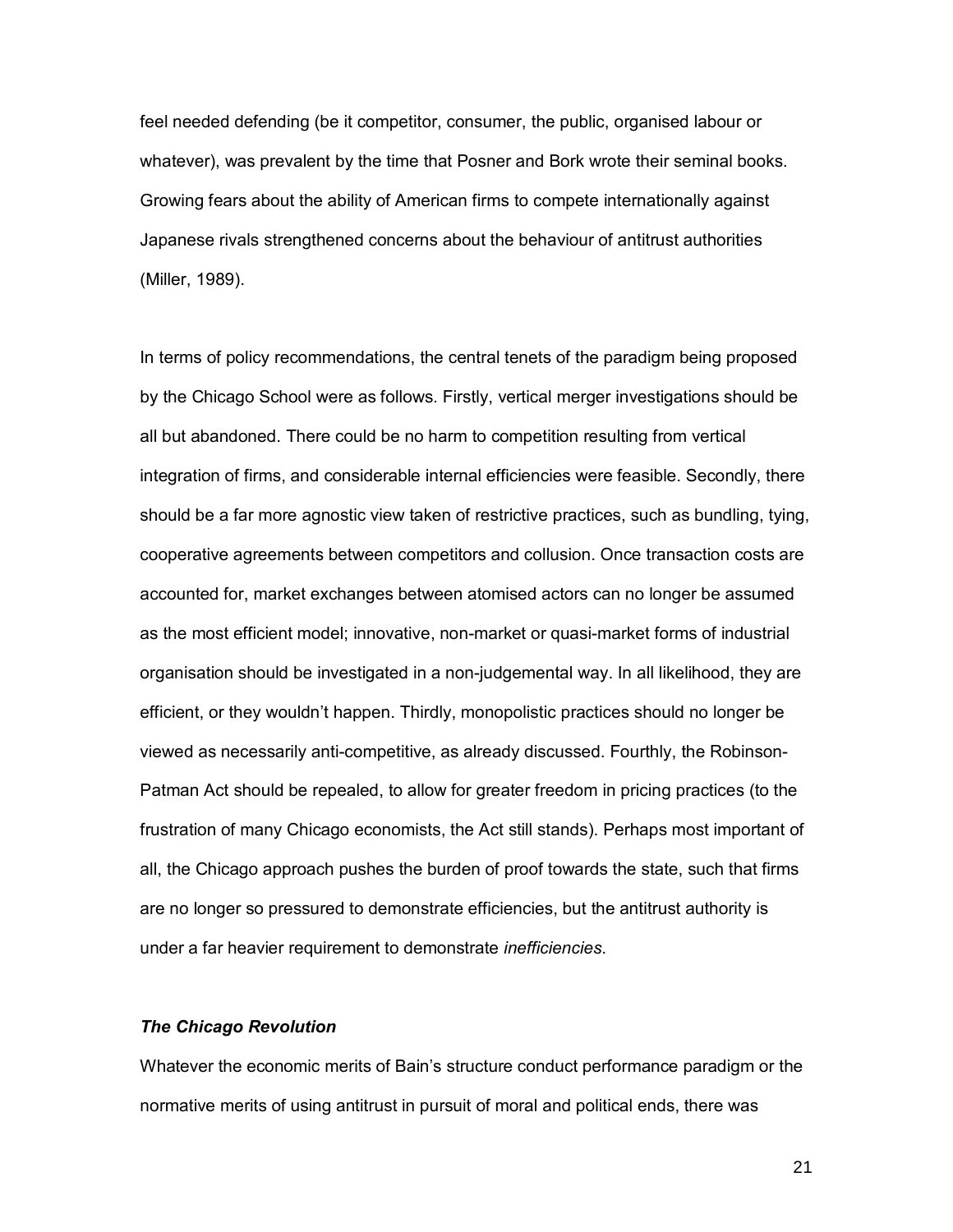widespread agreement in the American antitrust community that the goals of the policy had become opaque by the mid-1970s. The Chicago School itself still adhered to a counter-cultural, anti-Keynesian identity, which pitted itself against everything in Washington, and there seemed very little indication that its ideas were about to shift from the margins to the status quo as rapidly as they did. Ronald Reagan's election in 1980 was the catalyst for the most dramatic changes in the FTC and DOJ antitrust division. Reagan appointed William Baxter as Attorney General, who would set about reestablishing US antitrust policy upon principles of Chicago industrial organisation economics. Baxter's 1982 Merger Guidelines were the most prominent indication that antitrust had become dedicated exclusively to efficiency maximisation (Miller, 1989).

Beneath the surface of public political changes, however, were two longer-running transitions. The first of these involved a gradual shift in the relative powers of economists versus lawyers within the FTC and DOJ antitrust division. The second involved the declining credibility of antitrust prosecutors in the courts. These transitions were coterminous with developments that were still taking place in Chicago Law and Economics, suggesting that a potentially sympathetic audience was already in place by the time that Posner's and Bork's books were published in the late 1970s.

The FTCís economic expertise has always been collected in a single department, the Bureau of Economics, which potentially possesses considerable autonomy. Its economic studies of particular industries are intended for audiences beyond the FTC, and it can be commissioned by Congress to investigate issues further. Early on, economists actually outnumbered lawyers within the FTC, but this was reversed over the course of the 1920s (Mueller, 2004). The absence of a clear economic rationale to the decision-making of the FTC through the 1950s and 60s was an indication of a weakened position for the Bureau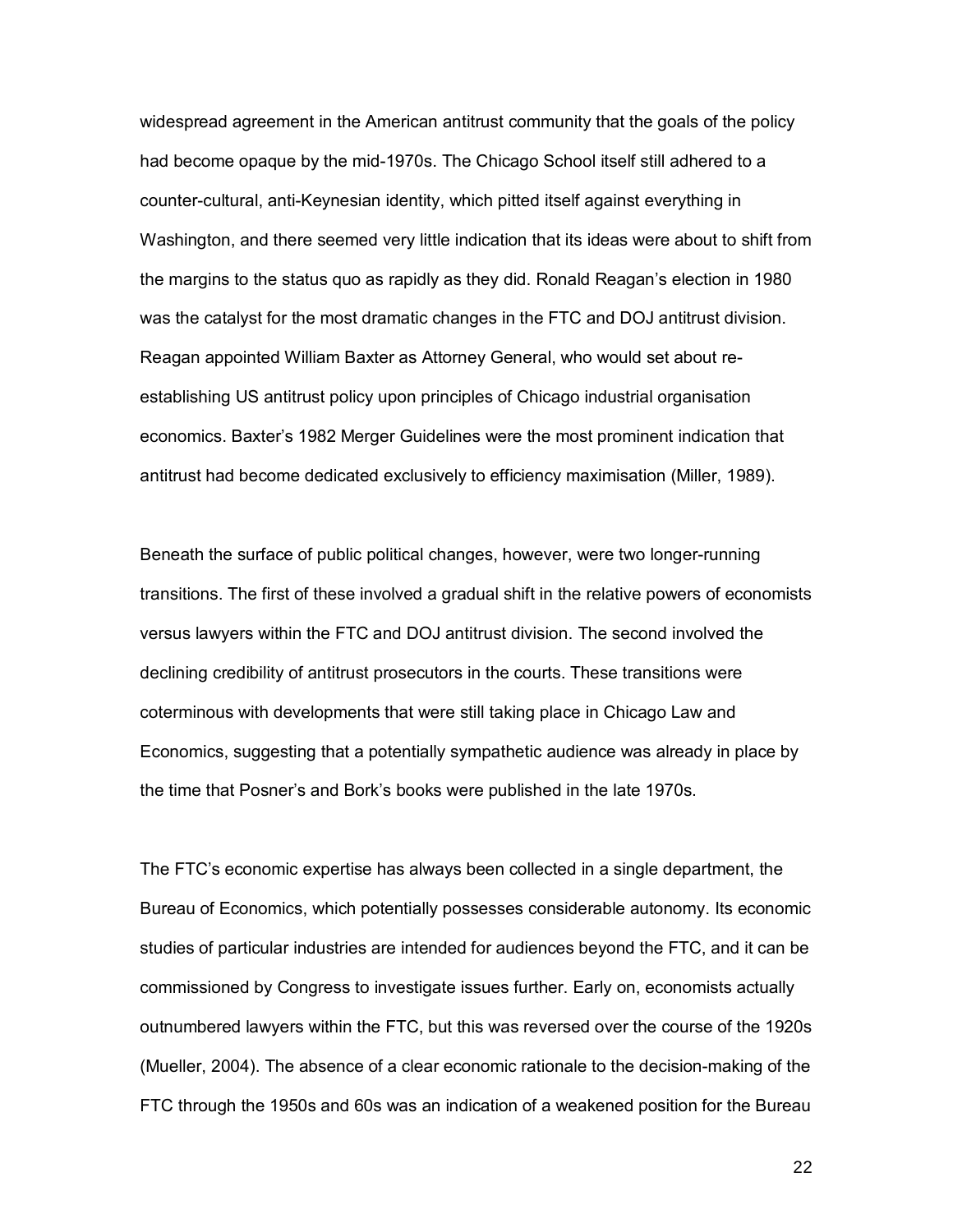of Economics within the institution during this period. In 1954, 14 of the Bureau of Economicsí 27 economists were transferred to legal Bureaus where they would be brought under the authority of legal staff (Mueller, 2004). Attempts to bolster economic expertise during the mid-1950s proved fruitless, and one major downsizing of the FTC in 1955 reduced the size of the Bureau of Economics even further (FTC, 2003).

As far as antitrust experts are concerned, the key tension between economists and lawyers tends to be represented by both camps as follows. Economists are deemed to have no professional interest in taking cases to court, nor in seeing cases won if they do get to court. Lawyers, meanwhile, advance their careers by doing both of these things. This is partly a professional stereotyping, but one which antitrust experts accept as containing a degree of truth. Inasmuch as they analyse the efficiency or otherwise of certain courses of action, economists have no vocational commitment to intervention, whereas the goal of the government antitrust lawyer is to take a set of facts, and identify the piece of evidence that demonstrates an antitrust violation (Baye, 2007). Very often, economic evidence is insufficiently strong to support a case, leaving lawyers with the choice of either dropping the case or looking for non-economic evidence. Lawyers have traditionally sought out 'hot documents', evidence that demonstrates a deliberate intent to reduce competition; economists, as already discussed, look beyond conscious intentions. The period during which US antitrust policy was least economically governed was unsurprisingly one in which lawyers showed scant interest in the analysis provided by economists. A flippant FTC maxim of the early 1960s was "one incriminating letter in the files is worth the testimony of ten economists"  $-$  focus on explicit intentions of actors, and don't worry about the net effects of their behaviour (FTC, 2003). Lawyers at this time believed, correctly, that they could persuade judges to penalise firms, simply by pointing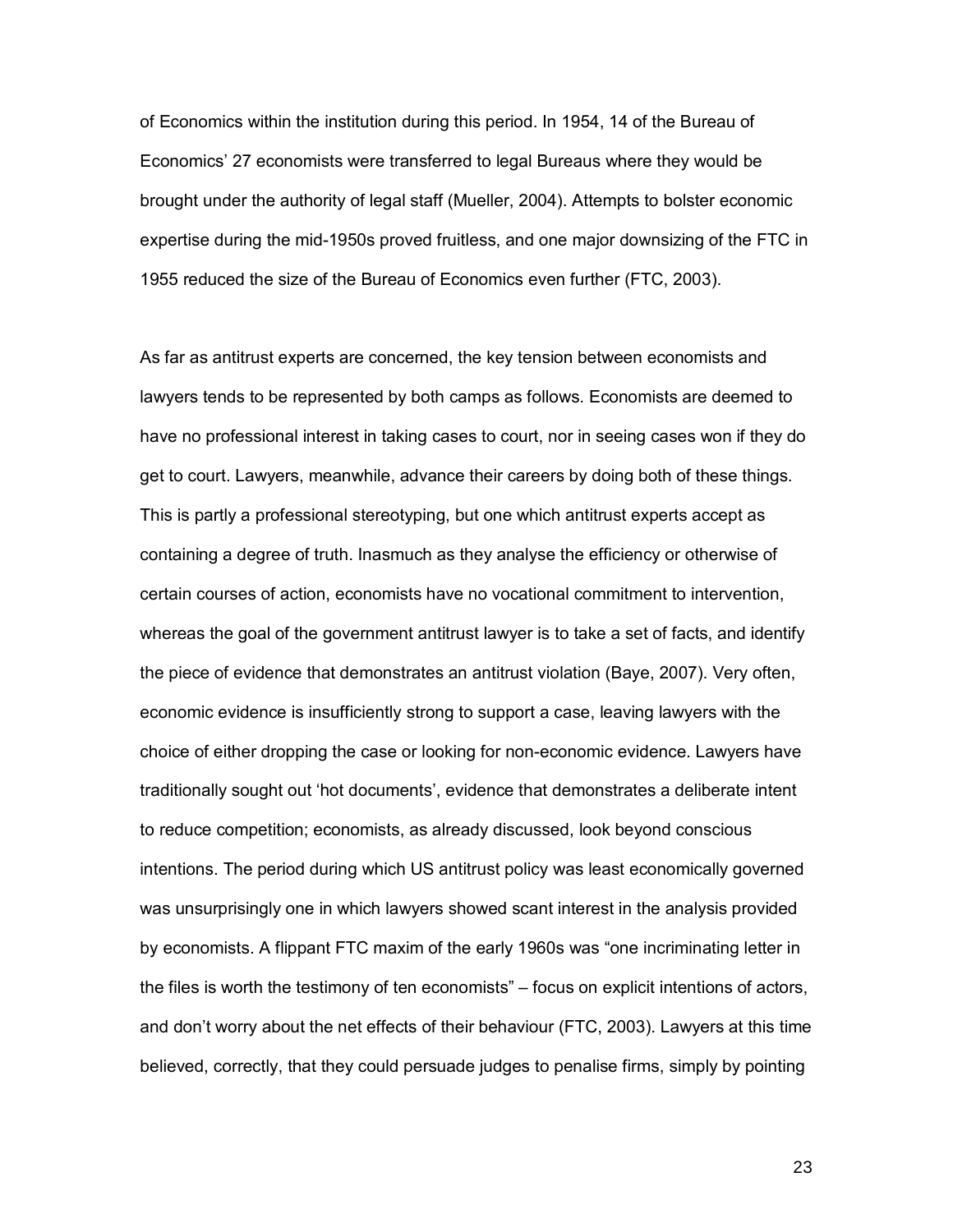to how large and profitable they had become (or were seeking to become in the case of mergers), regardless of efficiency criteria.

The relative authority of economists within the FTC, the DOJ, and in the courtroom, began to grow from the early 1960s onwards. In 1961, the position of the Director of the Bureau of Economics was strengthened, so that he or she could act as an independent advisor to FTC Commissioners, thereby bi-passing the legal community. In the same year, the 14 economists who had been removed from the Bureau of Economics were returned. The Director of the Bureau of Economics started to recruit heavily during the early mid-1960s, and by 1963 there were already 45 economists in the FTC (Mueller, 2004). In order to increase the chances of recruiting academic economists, the FTC permitted its economists to be accredited publicly for their work from this period onwards. The production of economic studies began to increase again: where only 14 economic studies were done between 1961-65, 48 were done between 1966-70 (FTC, 2003). One economist working in the FTC over this period remembers that "by the end of the decade, the economists were becoming much more involved in making recommendations, and the lawyers were listening to usî (FTC, 2003: 38).

At this stage, the growing authority of economists remained within the dominant paradigm, which was still that of Bain's Structure Conduct Performance theory. The growing authority of economists within the FTC and the DOJ during the 1960s was not in itself sufficient to introduce Chicago Law and Economics thinking. While economics made a revival, the orthodoxy of the 1950s was unchallenged well into the 1970s. It should be viewed as no coincidence, therefore, that the two figures who would do most to shake this orthodoxy were not economists at all, but economically literate lawyers, namely Posner and Bork. Being distant from the orthodox economic establishments of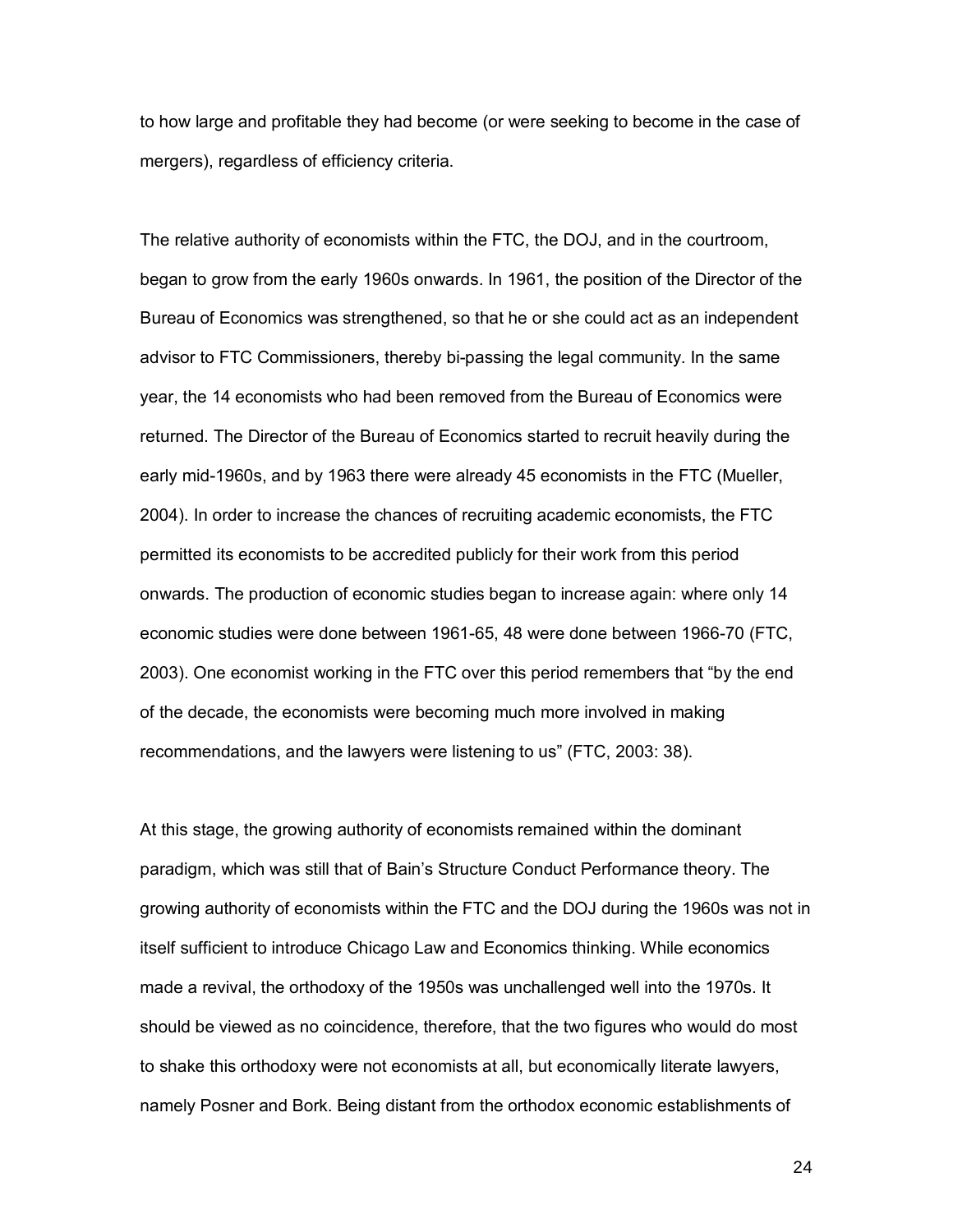the FTC and Harvard University (where the Structure Conduct Performance theorists were clustered), but enamoured with the still-unorthodox Law and Economics of Chicago, Bain had never been an influence over them in the first place.

From the mid-1970s onwards, the opinions of judges began to lean towards the Chicago School approach, as they struggled to make sense of the arguments of the FTC and the DOJ. The Structure Conduct Performance paradigm was entangled in too many extraeconomic normative criteria to stand up in the courtroom. The Supreme Court cited both Bork and Posner for the first time in its 1977 GTE Sylvania ruling (Miller, 1989). The oppositional nature of antitrust – that one side of an argument wins, and the other loses – means that courts can undoubtedly act as quite dramatic catalysts for a change in legal and economic orthodoxy. If one type of argument starts to fail in court, and another starts to win, then the antitrust authorities and the legal community will rapidly update their approach. An indication of things to come came with 'General Dynamics' case in 1974, in which the Supreme Court ruled against the FTC's claim that the coal-mining industry was becoming excessively concentrated, on the basis that concentration was not inefficient *per se*. By the late 1970s, failures of this sort were frequent for antitrust authorities, as litigants discovered that more than half of antitrust prosecutions were being overturned on appeal (Miller, 1989).

From 1981 onwards, the balance of power between economists and lawyers within US antitrust swung appreciably away from the latter. In the American DOJ, the ratio of economists to lawyers moved from around one in twelve in 1981 to one in eight in 2000 (Posner, 2002). But this sort of figure indicates a reduction in the legal capacity of the state as much as an advance in its economic capacity; the entire scope for antitrust intervention was shrunk as a result of the Chicago revolution. Professional tensions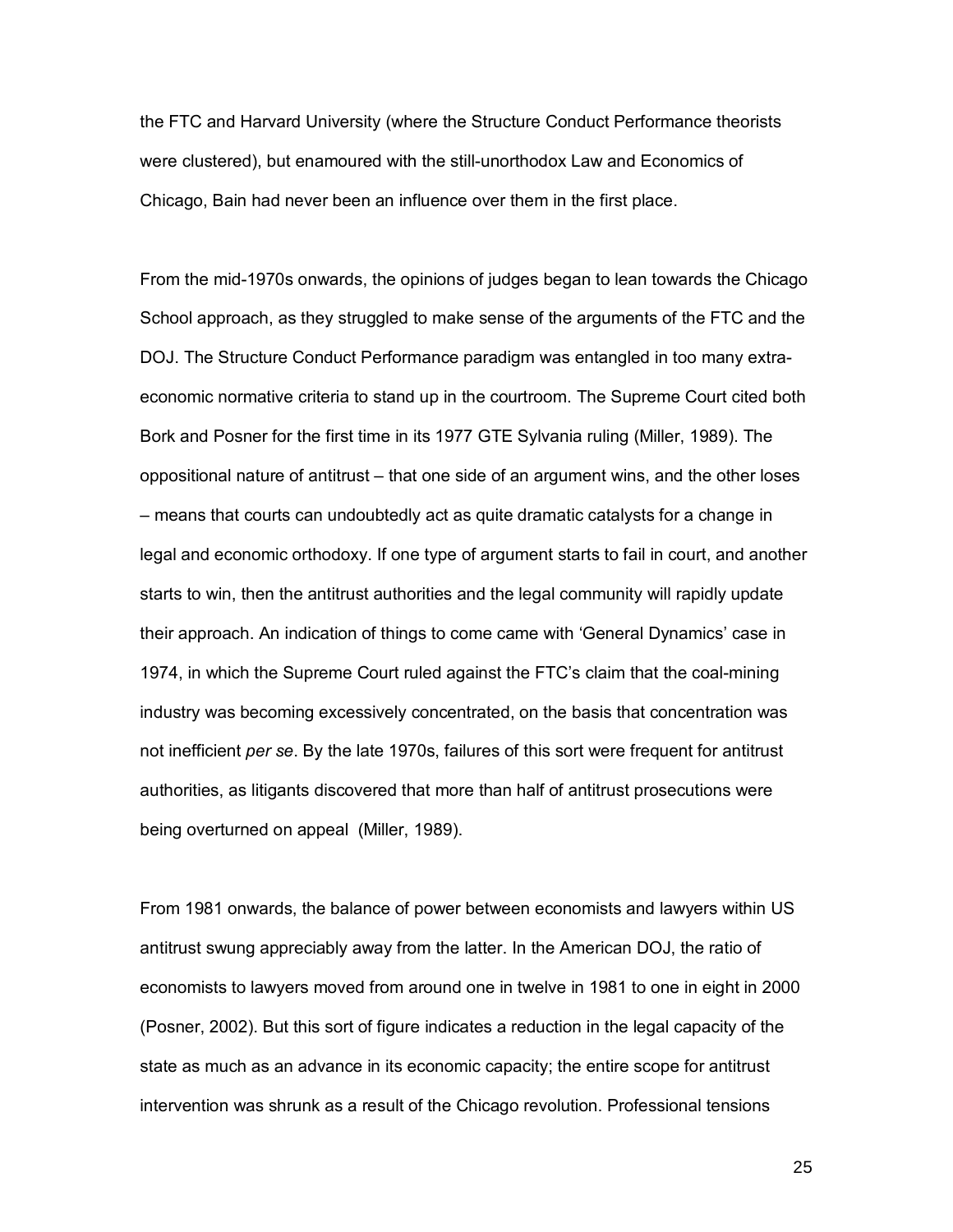arose, as economists gained the confidence to represent the law's 'senselessness'. This is remembered by an FTC economist as follows:

*The Bureau of Economics went from being "loved" by the lawyers and supporting litigation to being the unpopular quality control enforcers who would say in a very vigorous way, wait a minute, here are the reasons why this may not make sense.*  (FTC, 2003: 97)

In comparison, the growing number of economists in US antitrust authorities was not a source of great antagonism through the 1970s, as the economic paradigm they were working within was still largely compatible with the legal intuition that monopolisation and vertical integration were anti-competitive. The Chicago paradigm undoes this logic, and thereby challenges the epistemological authority of legal expertise. We saw earlier how Law and Economics scholars like to suggest that explicit, conscious strategies can be less efficient than implicit, unconscious strategies. To some extent this asks lawyers to make a leap of faith regarding what counts as 'evidence', and activities which *appear* anti-competitive are suddenly declared efficient and valid.

There were subsequently various fluctuations in the interpretation and application of the Chicago approach, and the isolation of economic analysis from political forces can never be absolute. Most notably, there was the rise of the 'post-Chicago synthesis' in the 1990s, in which lessons from both Harvard and Chicago were applied, at a time when the Clinton administration was seeking to expand the scope of antitrust enforcement marginally (Baker, 1989; Cucinotta, Pardolesi, Van den Bergh, 2002). The notion of ëmarket failureí, which Coase had dismissed, was revived as a basis for state intervention, though without disturbing the emphasis on empirical efficiency effects. The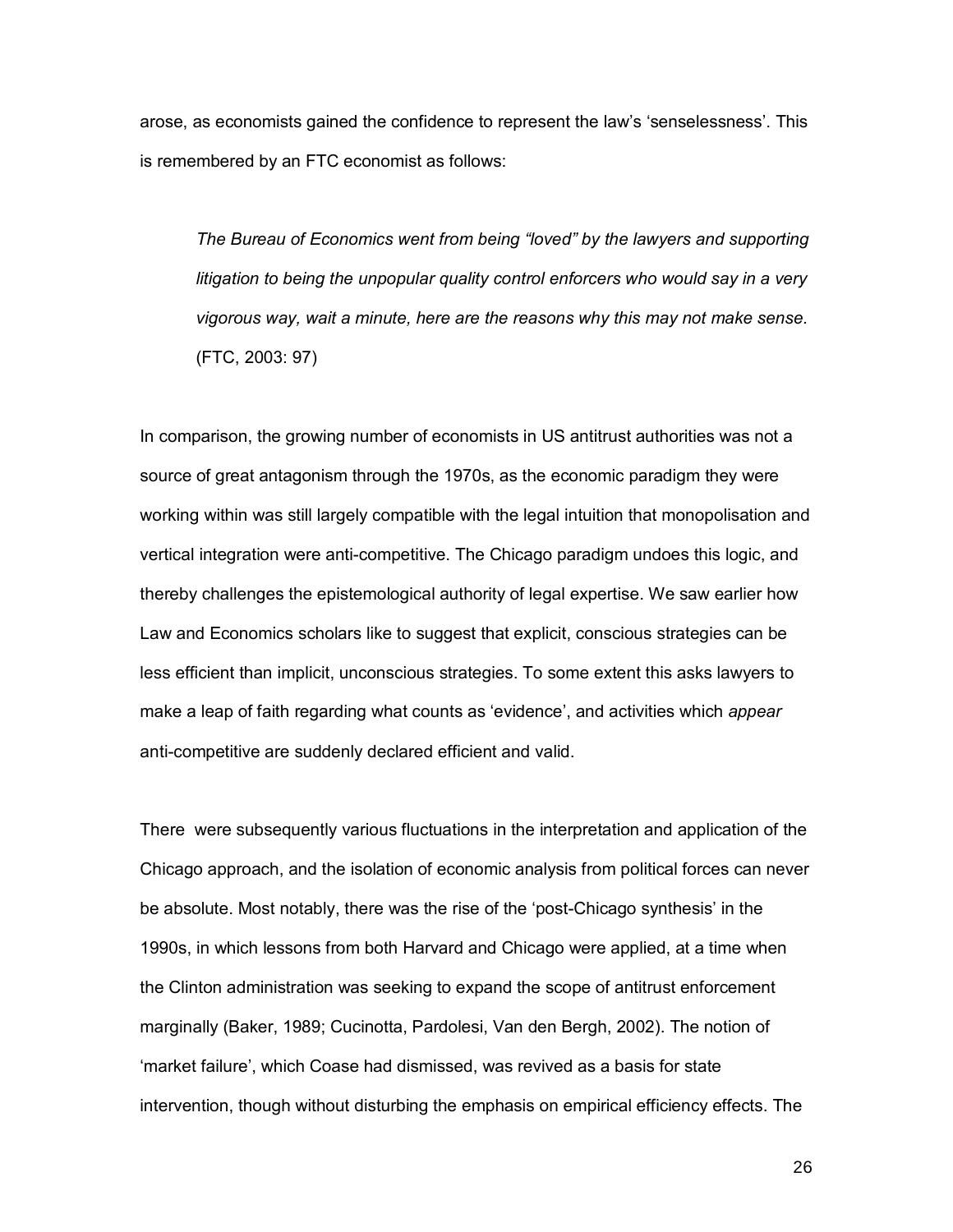European Commissionís DG Competition gradually adopted the central tenets of the Chicago paradigm, starting with its merger guidelines in the 1990s and establishing a Chief Economist's Team in 2003, modelled on the FTC's Bureau of Economics and staffed by twenty PhD-level industrial organisation economists (Roeller & Buiges, 2005). The FTC claimed some credit for having exported the economics-led model of antitrust (FTC, 2003). And yet a sense that DG Competition is still too preoccupied with the principle of attacking market power, a legacy of its ordo-liberal roots, and not solely focused on efficiency, continues to trouble Chicago scholars and US antitrust experts. The cases brought against Microsoft are particularly emblematic of the controversies that survive following the Chicago revolution. The DOJ launched its case in the US under a Democratic administration in 1998, but swiftly dropped it in 2001 following the change of government. Meanwhile, DG Competition won its own case against Microsoft, between 2003-07.

#### *Conclusion: neo-liberalism as ëcommon senseí*

The ëChicago Revolutioní was not simply a Kuhnian revolution within economic orthodoxy, but a strategic project of professional colonisation. Simonsís appointment to run the Chicago Law School presaged this, albeit with little deliberate intent to colonise legal thinking. From there on, however, lawyers were encouraged to view their own discipline as polluted with nonsense, and to view price theory as the means of cleansing it. The rhetorical skills of Coase and Director proved critical in making the case for efficiency as the only 'obvious' basis for determining the implementation of law. The fact that conservative lawyers could not only grasp this logic, but develop it as a critique of the state was a testimony to its simplicity. Once price theory is accepted as common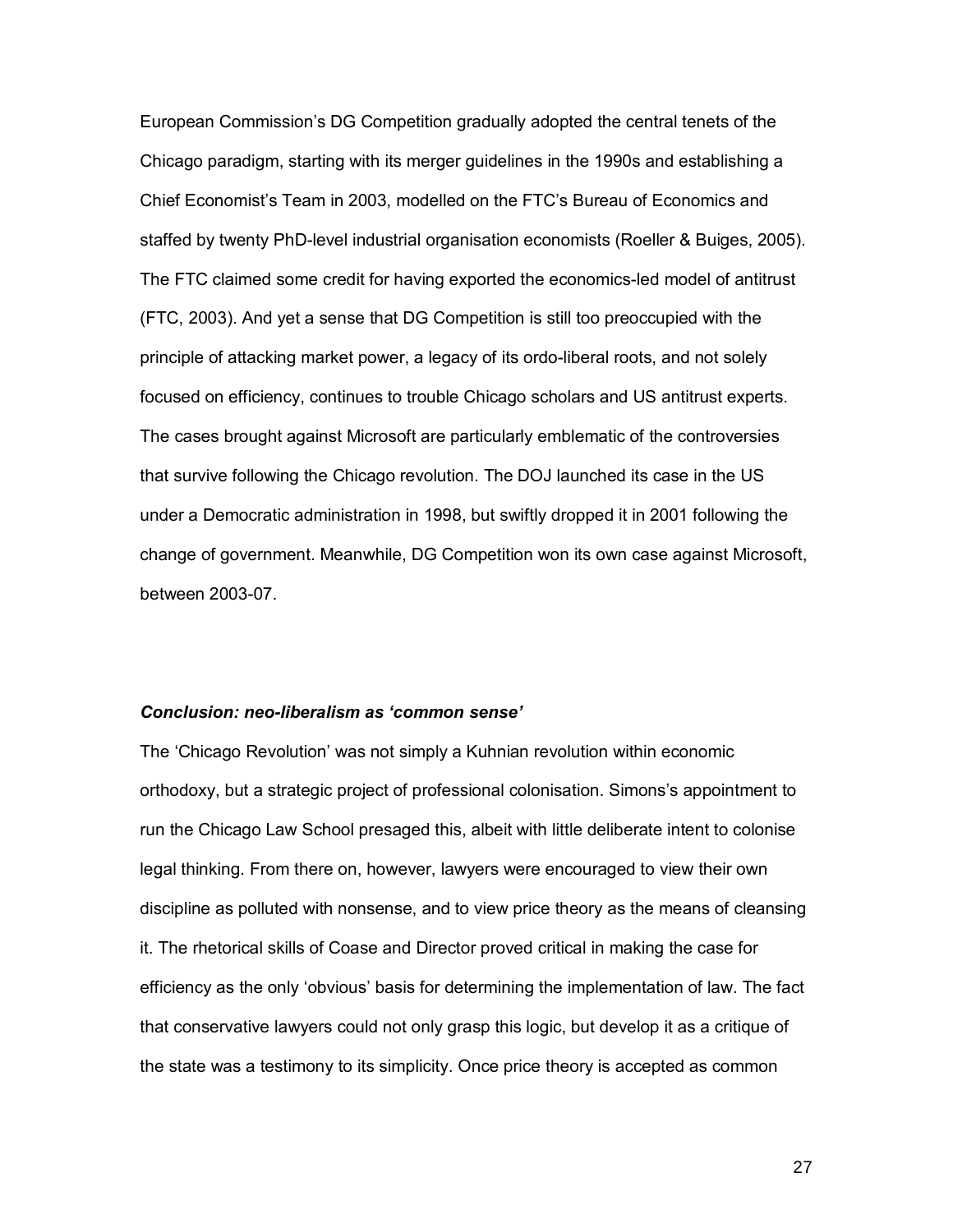sense, state actions that seek to improve on the decision-making of individuals come to appear ridiculous.

If, as Foucault says, neo-liberalism involves "filtering every action by the public authorities in terms of contradiction, lack of consistency and nonsense", the case of the Chicago Revolution may indicate something more broadly about neo-liberalism. What was it about the expertise of lawyers that needed 'filtering' in this way? The battle exists between two rival epistemologies. The lawyer, at least as represented by the Chicago economist, adheres to a formalist understanding of social and economic life, which is bedevilled by illusory *a priori* entities. The legal account of the economy rests on a quasiidealist understanding of what constitutes 'competition' or a 'market', which empirical economic instances never quite conform to. This could also be said of the ordo-liberal account. Where deviations from the ideal grow too large, then some form of anticompetitive, anti-market activity can be presumed. The remaining question is then how to demonstrate that this was a conscious choice on the part of the violators. The causality at work derives from the freedom and conscious intentions of economic actors, which can be imputed empirically through the evidence presented in the courtroom.

The epistemology of Chicago Law and Economics exposes these illusions. The only *a priori* is the economic method itself, which has the effect of privileging solely efficiency. Rational choice is assumed as a methodological principle, and not as a transcendental basis for normativity or as a relevant causal factor. The knowledge that is provided by the economist is not necessarily shared in any way by the actors that are being studied, a point Friedman was keen to stress (Friedman, 1953). Perhaps the most surprising implication of this approach is that it offers a partial *challenge* to the primacy and permanence of markets, not a defence (Coase, 1993). Markets offer the benefit of laying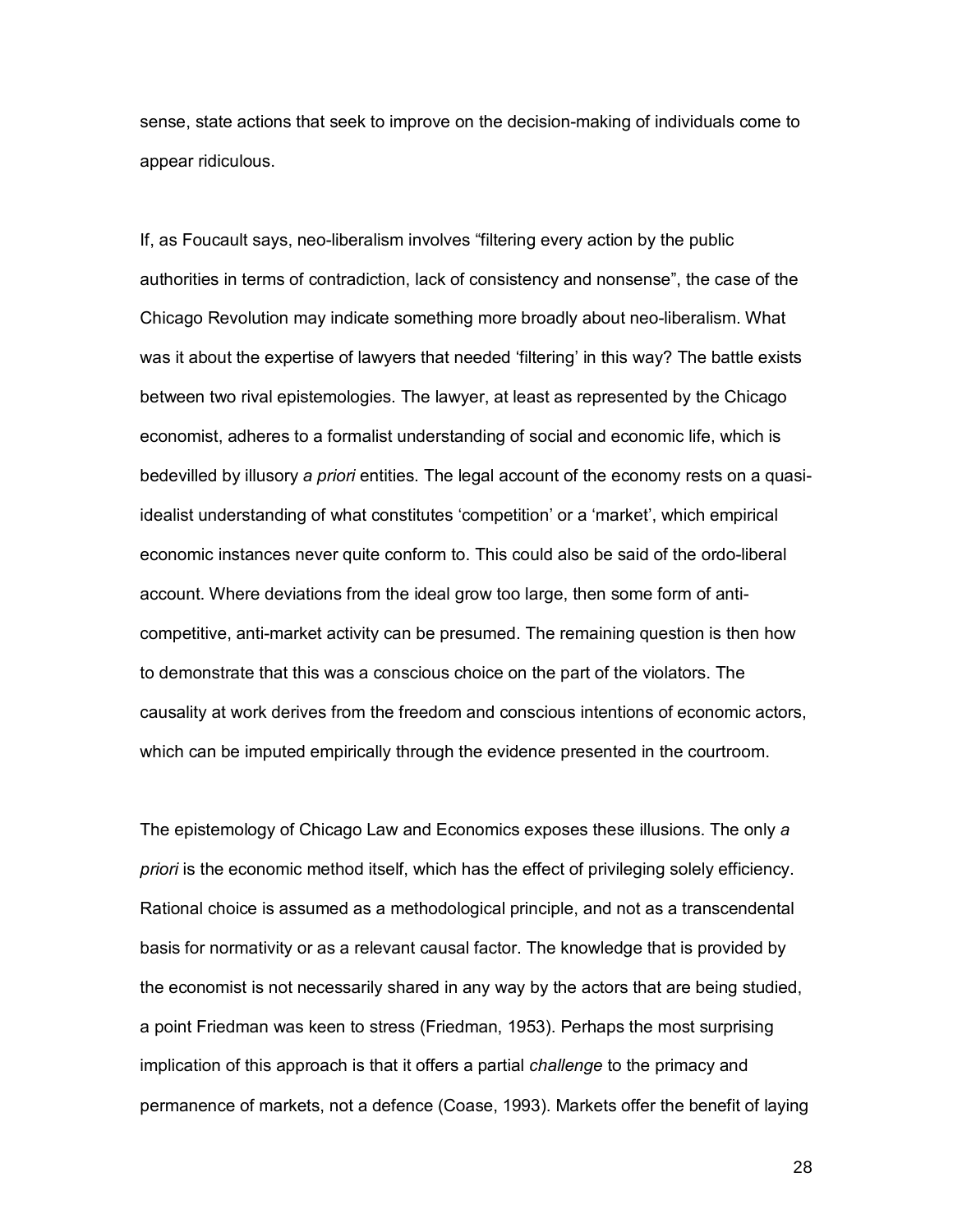"the cards face up on the table", and creating a shared world inhabited by economist and economic actor in common. But beyond this phenomenological quality, the *empirical* merits of markets are an open question, in a way that they were not for the antitrust lawyers of the 1950s and 60s.

There is one final aspect of the neo-liberal 'filtering' that the Law and Economics movement illuminates. Central to the expert identity of the Chicago Law and Economics movement is a sense of its own iconoclasm and lost cause. Society and states continue to produce more nonsense than neo-liberals are able to deal with. They are a minority, fighting a discursive battle against the unthinking metaphysics of rival experts and sovereign bodies. The Chicago Revolution in antitrust looks like a dramatic victory, yet it only occurred because at key moments its protagonists were prepared to make seemingly hopeless criticisms of legal orthodoxy. The mentality is of the intellectual ÈmigrÈ, operating in a foreign discipline to disrupt its certainties, but also to invite and perhaps relish hostility. In one infamous evening at Directorís house in 1960, Coase himself had to suffer the attacks of 20 colleagues as he presented his dismissal of ëexternalitiesí theory, before converting them to his thinking (Kitch, 1983; Van Overtveldt, 2007). With victories achieved, Chicago Law and Economics scholars divert their attention to the next target of hopeless nonsense, in which experts set about ordering the world with no recourse to common sense. If norms, sovereignty and ideals of justice were ever eliminated, then the work of Chicago Law and Economics would be done. It is because they show no signs of vanishing that it is a permanent loosing battle.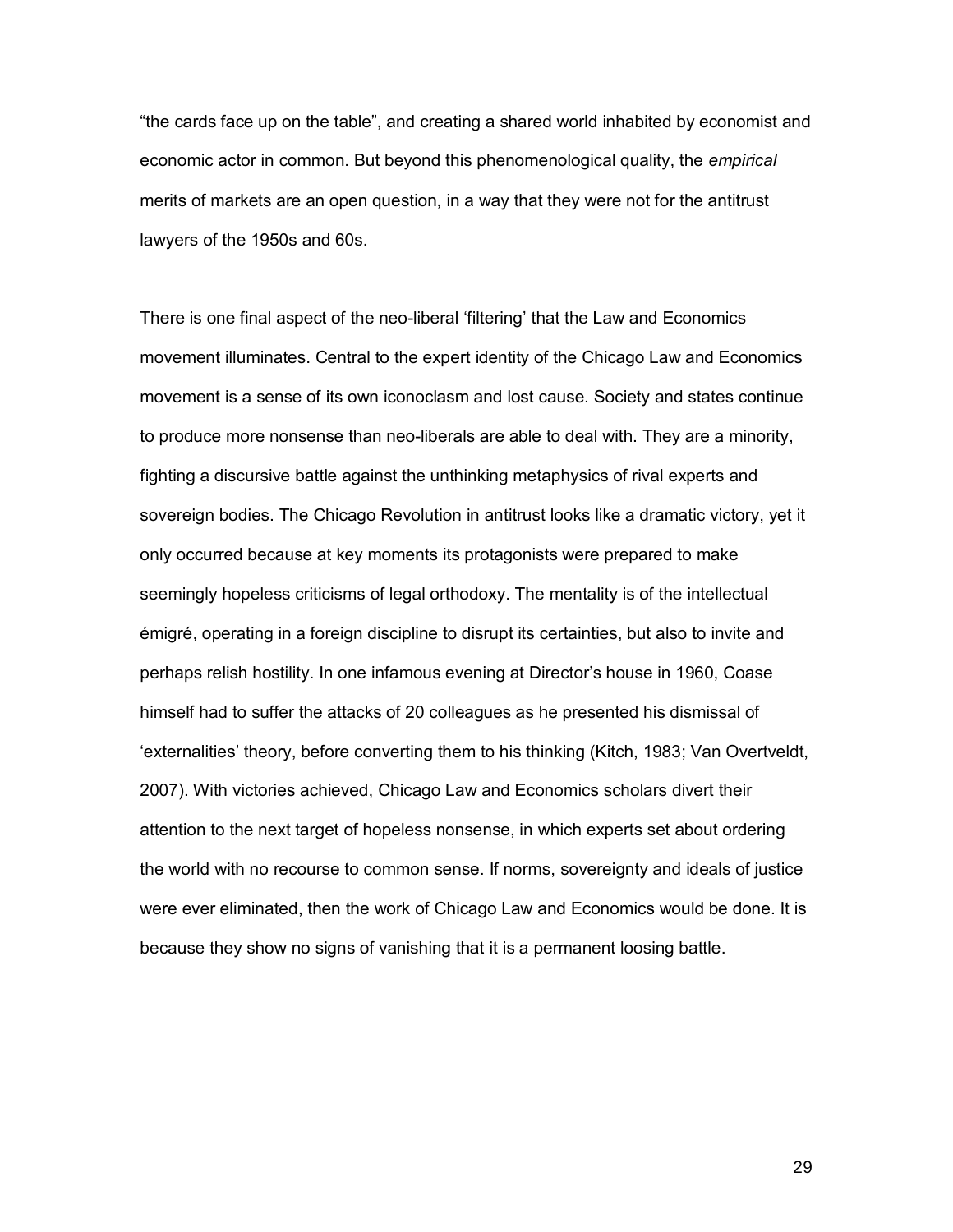### **ENDNOTES**

Amato, G. (1997). *Antitrust and the Bounds of Power: The Dilemma of Liberal Democracy in the History of the Market*. Oxford: Hart

Bain, J. (1956). *Barriers to New Competition: Their Character and Consequences in Manufacturing Industries*. Cambridge: Harvard University Press

Baker, J. (1989). Recent developments in economics that challenge Chicago School views. *Antitrust Law Journal*, 58, 645-55

Baye, M. (2007). The role of economists in antitrust: getting the most from your economic expert. Prepared remarks before The Economics and Federal Civil Enforcement Committees of the American Bar Associationís Antitrust Section. Washington DC, October 17<sup>th</sup> 2007

Becker, G. (1986). *The Economic Approach to Human Behaviour*. University of Chicago Press

Bork, R. (1978). *The Antitrust Paradox: A policy at war with itself*. New York: MacMillan

Caporaso, J. & Levine, D. (1992). *Theories of Political Economy*. Cambridge University Press

Carlton, D. & Sallinger, M. (2007). Economic analysis of competition practices in the EU and the US: A view from Chief Economists. *Competition Policy International*, 3: 2,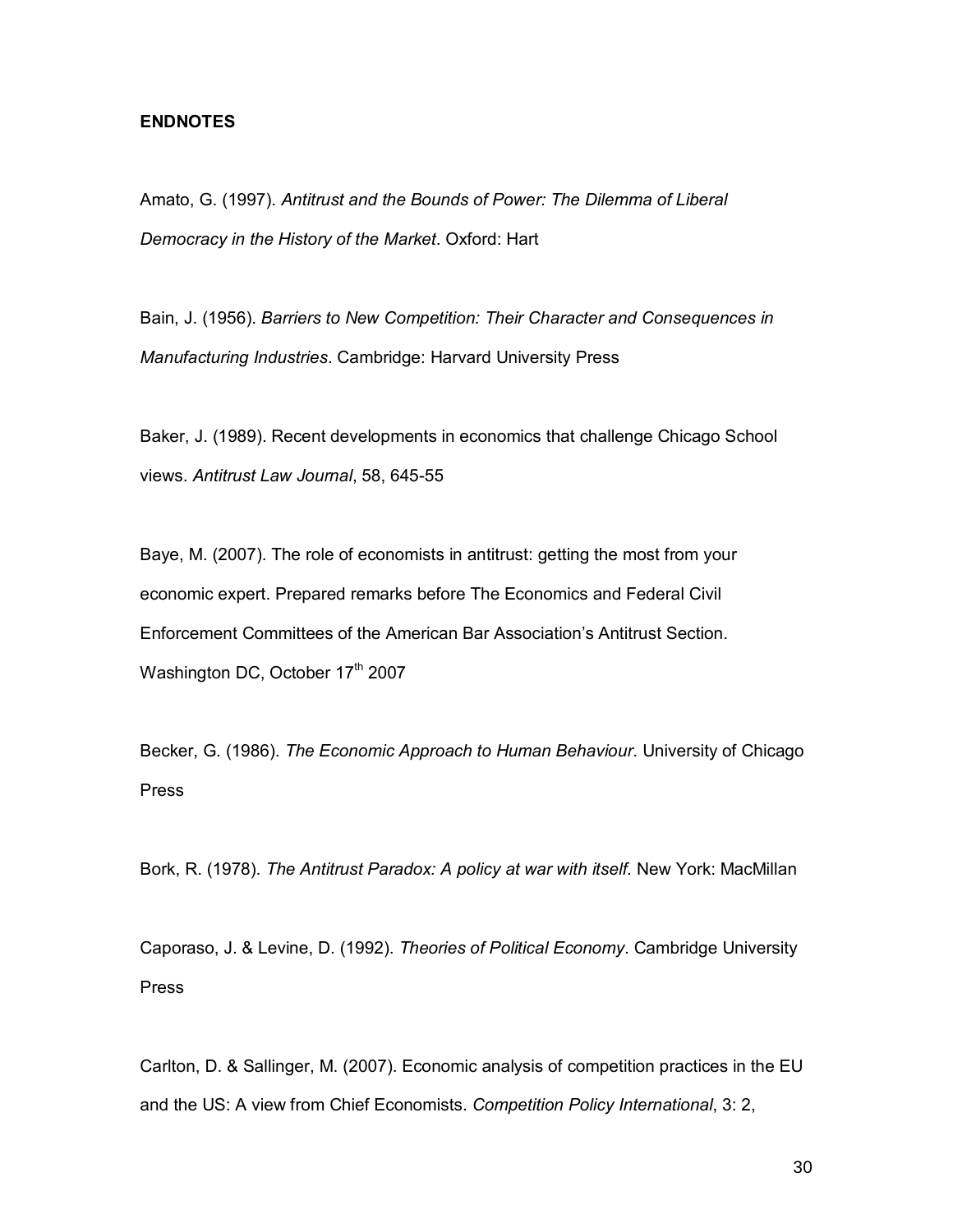Coase, R. (1937). The Nature of the Firm. *Economica*, 4, 386-405

- (1960). The Problem of Social Cost. *Journal of Law and Economics,* 3, 1-44
- (1988). *The Firm, the Market and the Law*, University of Chicago Press
- (1993). Law and Economics at Chicago. *Journal of Law and Economics* 36, 239- 254

Cucinotta, A., Pardolesi, R. & Van den Bergh, R. (eds.) (2002). *Post-Chicago Developments in Antitrust Law*, Cheltenham: Edward Elgar

Fine, B. (1998). The triumph of economics; or 'Rationality' can be dangerous to your reasoning. In Carrier, J. and Miller, D. (Eds.) *Virtualism: A New Political Economy*, Oxford: Berg Publishers

- (2000). Economics Imperialism and Intellectual Progress: The Present as History of Economic Thought?. *History of Economics Review*, 32, 10-36
- (2002). Economic Imperialism: A View from the Periphery. *Review of Radical Political Economics*, 34, 187-201

Fligstein, N. (2001). *The Architecture of the Market: An economic sociology for the twenty-first century capitalist societies*, Princeton University Press

Foucault, M. (2008). *The Birth of Biopolitics: Lectures at the College de France, 1978- 79*, Hampshire: Palgrave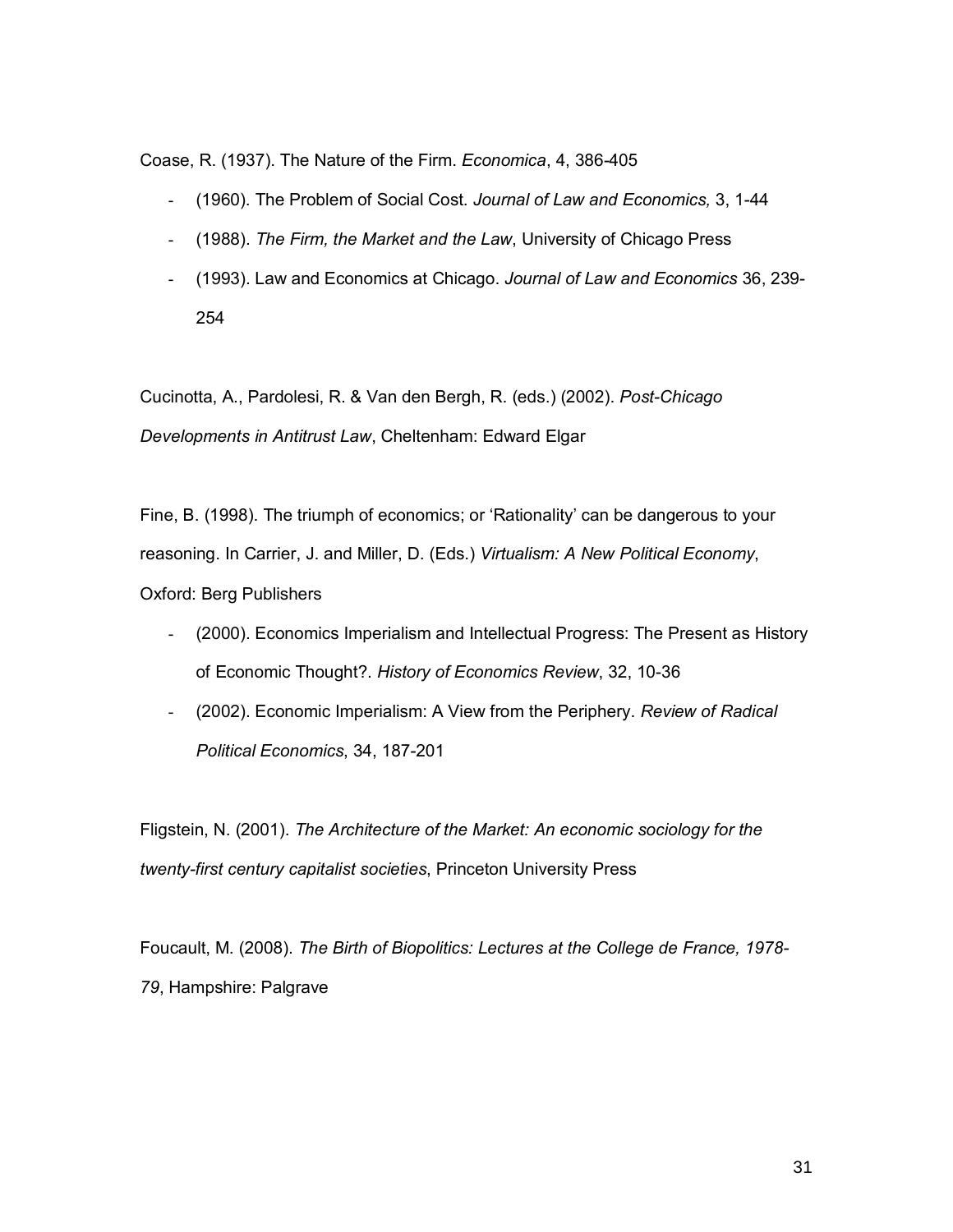FTC (2003). FTC History: Bureau of Economics Contributions to Law Enforcement, Research, and Economic Knowledge and Policy. Roundtable with Former Directors of the Bureau of Economics, Washington DC, September  $4<sup>th</sup>$  2003

Gerber, D. (1994). Constitutionalizing the Economy: German neo-liberalism, Competition Law and the 'New' Europe'. American Journal of Comparative Law, 42, 25-84

- (1998). *Law and Competition in Twentieth Century Europe: Protecting Prometheus*, Oxford: Clarendon Press

Grosskettler, H. (1996). Franz Böhn as a Pioneering Champion of an Economic Theory of Legislative Science. *European Journal of Law and Economics*, 3, 309-329

Hausman, D. (1992). *The Inexact and Separate Science of Economics*, Cambridge University Press

Hayek, F. (1944). *The Road to Serfdom*, Oxford: Routledge

Kitch, E. (1983). The Fire of Truth: A Remembrance of Law and Economics at Chicago, 1932-1970. *Journal of Law and Economics*, 26, April 1983, 163-234

Knight, F. (1957). *Risk Uncertainty and Profit*, New York: Kelly & Millman

McCloskey, D. (1985). *The Rhetoric of Economics*, Madison: University of Wisconsin Press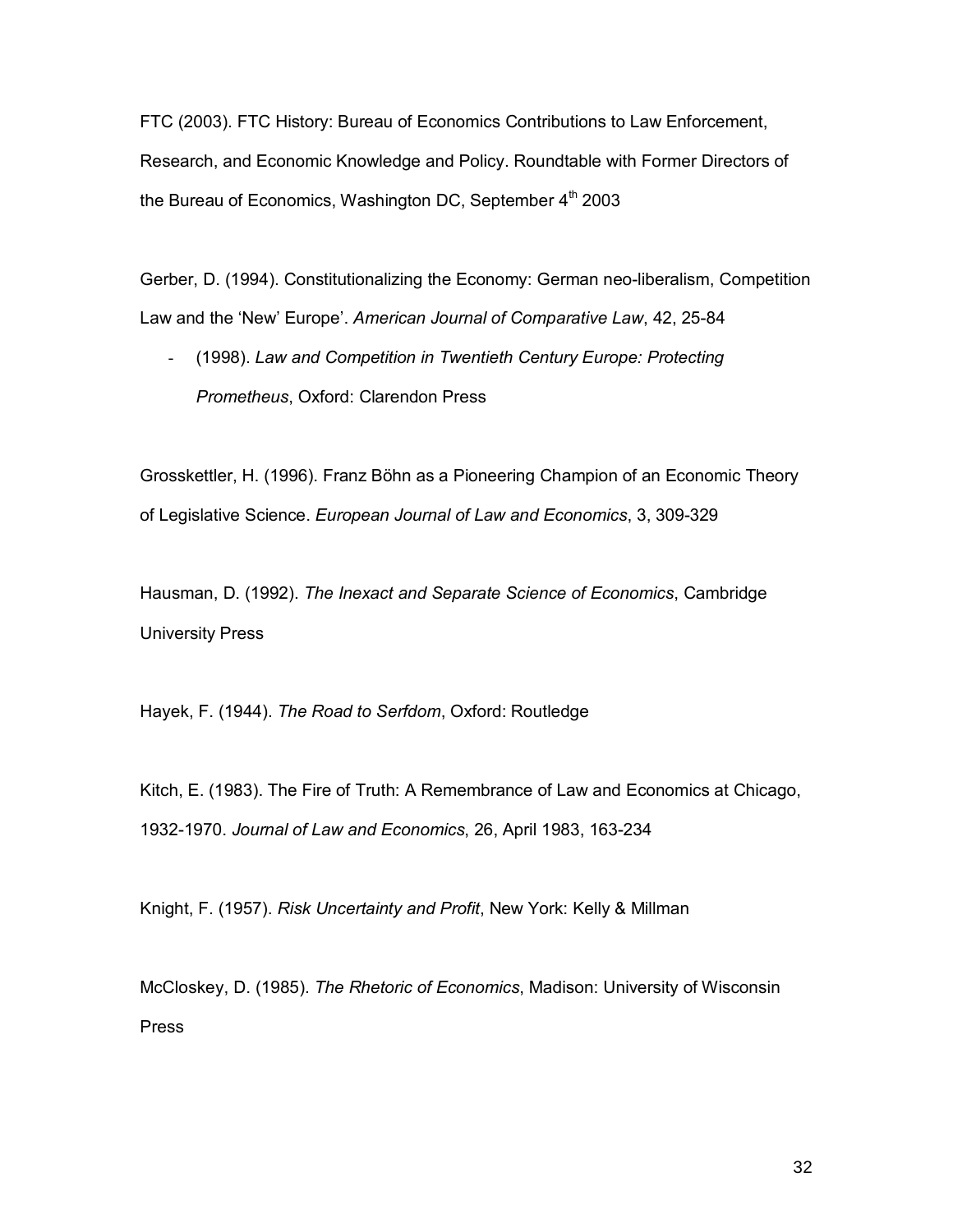Miller, J. (1989). *The Economist as Reformer: Revamping the FTC, 1981-1985*, American Enterprise Institute

Mueller, W. (2004). The Revival of Economics at the FTC in the 1960s. *Review of Industrial Organisation*, 25, 91-105

Muris, T. (2003). How history informs practice  $-$  understanding the development of modern US competition policy. Prepared remarks before American Bar Association Antitrust Section Fall Forum, Washington DC, November 19<sup>th</sup> 2003

Nörr, K. (1996). On the Concept of the "Economic Constitution" and the Importance of Franz Böhm from the Viewpoint of Legal History. *European Journal of Law and Economics*, 3, 345-356

Posner, R. (1981). *The Economics of Justice*, Cambridge: Harvard University Press

- (2000a). The law and economics movement. In Parisi, F. (ed.) *The Economic Structure of the Law: The Collected Economic Essays of Richard A Posner vol one*, Cheltenham: Edward Elgar
- (2000b). ëLaw and economics is Moralí in Parisi, F. (ed.) *The Economic Structure of the Law: The Collected Economic Essays of Richard A Posner vol one*, Cheltenham: Edward Elgar
- (2002). *Antitrust Law*, University of Chicago Press

Roeller, L. & Buigues, P. (2005). 'The Office of the Chief Competition Economist at the European Commission', retrieved March  $8<sup>th</sup>$  2009 from http://ec.europa.eu/dgs/competition/officechiefecon\_ec.pdf